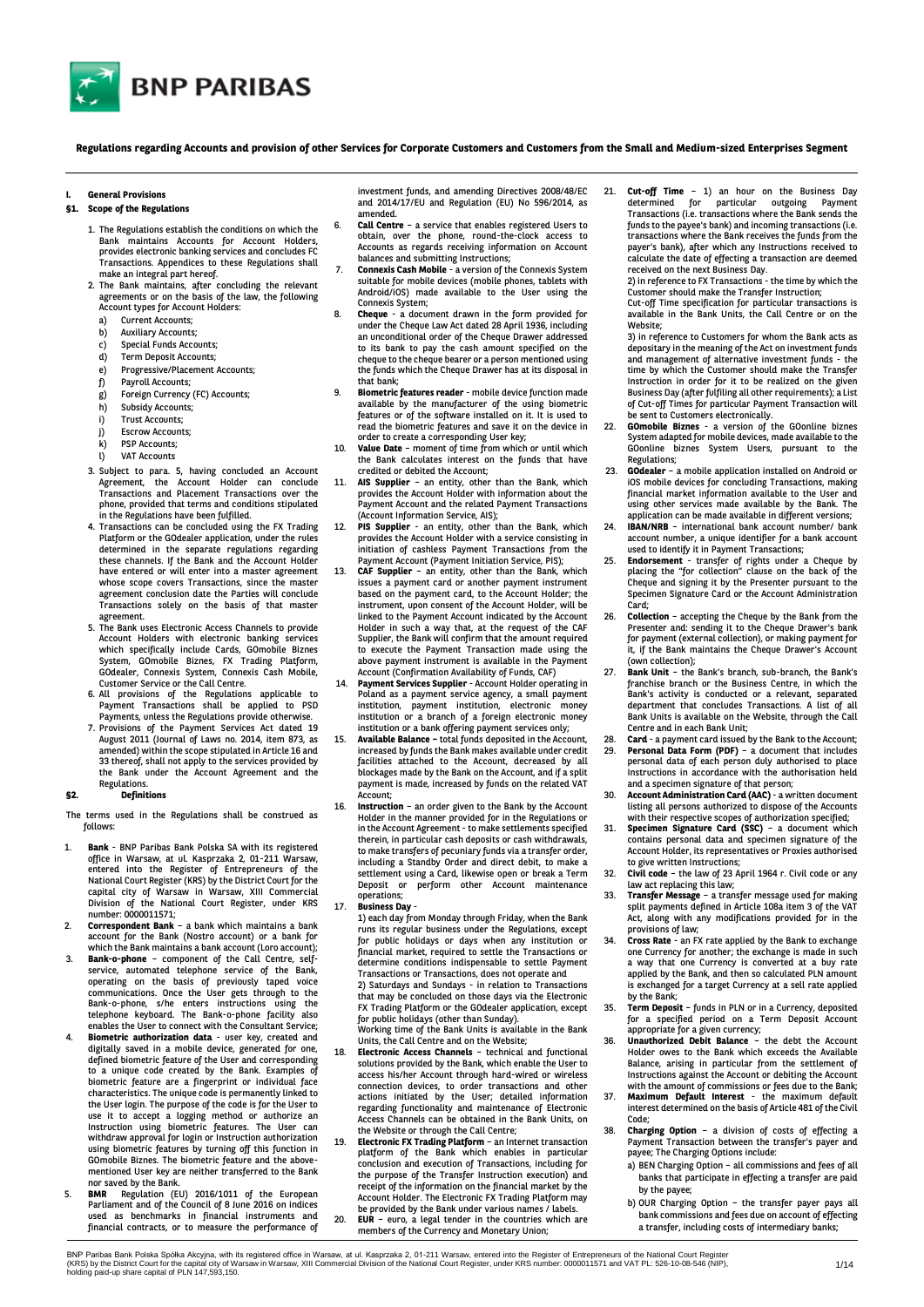- c) **SHA Charging Option** all commissions and fees due to the sending bank are paid by the payer, while all costs of the payee's bank and intermediary banks are paid by the payee;
- 39. **Software -** specialist software developed to reduce the risk of stealing funds from bank accounts and bank data sent electronically, in particular, which reduces the risk of self-installation of malware (i.e., an illegal, automatic and illicit download of data while browsing websites making unauthorised transactions), as well as phishing. Such software is an additional element of protection and in no case replaces any anti-virus software or protection software, including firewalls used so far by the User;
- 40. **Member State** a member state of the European Union or the European Free Trade Association (EFTA) - a party
- to the Agreement on the European Economic Area; 41. **Power of Attorney** a document that specifies the scope of authorization granted to a Proxy as regards the Accounts;
- 42. **Proxy** any person authorized by the Account Holder to administer the Account within the scope stipulated in the
- Power of Attorney; 43. **Split payment - MPP**  payment made using the split payment mechanism, referred to in Article 108a of the VAT Act;
- 44. **PSD Payment** a Payment Transaction in PLN, EUR or other currency of a Member State, effected on the territory of the Republic of Poland or in trading with Member States.
- 45. **International Payment**  a Payment Transaction in any currency with respect to which the payment services supplier acting in favour of the other party to the Payment Transaction is situated in a country other than a Member State;
- 46. **VAT**  goods and services tax within the meaning of the
- VAT Act; 47. **Presenter**  the Account Holder who presents a cheque for Collection in the Bank;
- 48. **Electronic Signature** any qualified electronic signature, and an advanced electronic signature acceptable for the Bank, and an electronic signature within the meaning of Bank, and an electronic signature within the meaning<br>Article 3 (10-12) of Regulation (EU) No 910/2014 of European Parliament and of the Council of 23 July 2014 on electronic identification and trust services for electronic transactions in the internal market and repealing Directive 1999/93/EC of 23 July 2014, acceptable for the Bank. The list of advanced electronic signatures and electronic signatures acceptable for the Bank is available on the Website and in Bank Units;
- 49. **Account Holder or Customer** an entity which is not a consumer within the meaning of the provisions of the Civil Code that entered into the Agreement on Account with the Bank;
- 50. **The Banking Law** the law of 29 August the banking law or any law act superseding the law; 51. **NON-STP transfer** - a transfer that is not a domestic
- transfer in PLN, whose contents show any of the following deficiencies or errors:
	- a) incorrect SWIFT code (BIC) of the payees' bank, b) the payee's account number is not IBAN (if the payee's account is held in the country where IBAN
	- use is required), c) the Instruction is improperly formatted (the data
- were entered in inadequate fields). 52. **SEPA Credit Transfer**  a transfer order which meets all the following criteria jointly:
	-
	- a) it is denominated in EUR,<br>b) it is sent between accou it is sent between accounts maintained by banks based in Members States, Great Britain and Switzerland,
	- c) it includes a correct number of the payee's account,
	- consistent with the IBAN format,
	- d) it includes the SHA Charging Option, e) it is free of any additional payment instructions;
- 53. **Currency Conversion** currency exchange made by the Bank and upon its consent at the Bank's buy/sell rate applicable at the moment the Bank proceeds to carry out an Instruction, or, at the Cross Rate in the case one Currency is exchanged into another Currency. The exchange rates applied by the Bank are determined on the basis of current currency exchange rates on the interbank market adjusted by the Bank's fixed margin expressed in per cent. Information about exchange rates of currencies and margins for specific currencies (in the form of a difference between a sell rate and buy rate the so-called spread) is available in the Bank Units, Call Centre and on the Bank's Website. The above definition is not applied to when concluding Transactions;
- 54. **Account** a bank account opened by the Bank for the Account Holder under a relevant Account Agreement, excluding VAT Account;
- 55. **Current Account** a settlement account within the meaning of the Banking Law earmarked for all and any settlements related to the Account Holder's business activity;
- 56. **Subsidy Account** an Auxiliary Account used by the Account Holder to receive and safekeep funds derived from the state budget subsidies for specific purposes as well as funds obtained under financed programmes providing access to the EU budget, and not repayable aid funds granted by member states of the European Free Trade Association and also not repayable funds derived from other foreign sources;
- 57. **Escrow Account** a blocked bank account maintained by the Bank under a multilateral agreement which regulates in details the terms and conditions of withdrawal of funds from this Account;
- 58. **Special Funds Account** a Current Account earmarked for aggregating funds connected with the Account Holder's activity,
- 59. **Term Deposit Account** a term deposit account within the meaning of the Banking Law,
- 60. **Payroll Account** an Auxiliary Account earmarked for remuneration payments;
- Payment Account an Account serving to effect Payment Transactions that is not a Term Deposit Account, Progressive/Placement Account, Trust Account or Mass Payment Account, and the VAT Account;
- 62. **Auxiliary Account** a Current Account earmarked for making settlements connected with the Account Holder's activity;
- 63. **Trust Account** a trust account within the meaning of the Banking Law; 64. **Progressive/Placement Account** – an account
- maintained in PLN, designated only for accumulating funds of the Account Holder obtained in relation with the business activity conducted;
- 65. **PSP Account** an Account maintained for a Payment Services Supplier intended for keeping funds accepted by the Payment Services Supplier from users in order to perform payment transaction or received by the Supplier in exchange for electronic money spent;
- 66. **Foreign Currency (FC) Account**  an Account designated to accumulate funds in Currencies, payable on demand, and to make cash settlements. The Bank maintains FC Accounts in Currencies determined in the Bank's offering;
- 67. **VAT Account–** Vat account within the meaning of Article 62a item 1 of the Banking Law Act, maintained by the
- Bank for the Account Holder; 68. **Regulations** these Regulations regarding accounts and provision of other services for Corporate Customers and Small and Medium-sized Enterprises Segment Customers;
- 69. **SEPA** the Single Euro Payments Area, which enables making payments under uniform rules and standardized mechanisms in all Member States, Great Britain and Switzerland; 70. **Consultant Service** – the Bank's telephone service, a part
- of the Call Centre, operated by the Bank's employees;<br>Strong Authentication a User authentication procedure
- 71. **Strong Authentication** a User authentication p including the use of at least two elements classified as knowledge, possession or feature of a User, applied by the Bank in case when the User obtains online access to the Account, initiates an electronic Payment Transaction or performs, via remote channel, an activity which may be related to a risk of fraud associated with the payment services provided or other frauds;
- 72. **Party/Parties** the Account Holder, the Bank or both the Bank and the Account Holder, as the case may be;
- 73. **Website**  the Bank's Internet site: www.bnpparibas.pl 74. **Connexis System** – an international Internet banking system of the BNP Paribas Group;
- 
- 75. **GOonline Biznes System**  internet banking system; 76. **SEPA Credit Transfer Settlement System** - is a set of rules, practices and standards agreed at interbank level, applicable to participants of the system, included in the "SEPA Credit Transfer Scheme Rulebook" issued and updated by the European Payment Council, intended to achieve interoperability for the provision and operation of SEPA payment products and services;
- 77. **Table of Commissions and Fees** a list of commissions and fees charged to the Account Holder presently applicable at the Bank;
- 78. **Placement Transaction** a non-renewable Term Deposit, concluded over the phone, under terms and conditions
- negotiated individually; 79. **Payment Transaction** – depositing, transfer or
- withdrawal of funds; 80. **Account Agreement** – a bank account agreement, under
- which the Bank maintains a respective Account in favour
- of the Account Holder;<br>81. **Unique Identifier** a combination of letters, digits or<br>symbols determined for the payee by the bank of the<br>Payment Transaction payee, which is delivered by the Payment Transaction payer in order to unequivocally identify the payee or its account maintained by the payee's bank; 82. **Customer Service** – a service provided by the Bank,
- allowing for the Account Holder's contact with the Bank by telephone on the principles defined in a separate document**;**
- 83. **Complaint Act** act dated 5 August 2015 on Complaint Handling by the Financial Market Entities and Financial Ombudsman (Journal of Laws of 2016, item 892, as amended);
- 84. **Act on payment services**  Act of 19 August 2011 on payment services;
- 85. **VAT Act**  Act of 11 March 2004 on the goods and services tax;
- 86. **User** the Account Holder provided with access to the Account by the Bank by means of the selected Electronic Access Channel, or the Proxy to whom, upon the Account Holder's consent, the Bank granted access to the Account via the selected Electronic Access Channel;
- 87. **Currency**  monetary values that are a legal tender outside the territory of the Republic of Poland and

included in the list of convertible currencies published by the President of the National Bank of Poland ("NBP");

- 88. **Own Payment** cash payment into the Account, made on behalf and in favour of the Account Holder, if the Account Holder is indicated in the Instruction as the ordering party and payee, or the Payment Instruction has been signed by the Account Holder or persons authorized by the Account Holder to place Instructions on his/her behalf;
- 89. **Cheque Drawer**  a natural or legal person, holding an account in the Bank or another bank, who has drawn a Cheque presented for Collection;
- 90. **Standing Order –** a Payment Transaction in which the Bank receives and executes an instruction to settle regular payment obligations of the Account Holder on the territory of Poland in PLN; The Standing Order is characterized by an invariable amount of the payment obligation, fixed calendar date of its execution, invariable details of the payee and repeating title of the payment obligation, e.g. on account of rental of premises, subscription fee, repayment of fixed instalments, alimony payments, etc.;
- 91. **Polish zloty (PLN)** the legal tender on the territory of the Republic of Poland.

# **The terms and expressions concerning Transactions used in the Regulations shall have the following meaning:**

- 92. **Transfer Instruction** a transfer order placed by the Account Holder at the Bank, denominated in the Currency, for the Notional Amount (or its part) which the Account Holder purchased from the Bank at the Exchange Rate applied;
- 93. **Settlement Date**  a Business Day, agreed in the Transaction Terms, when a Transaction is executed (settled);
- 94. **Valuation Date** shall mean each Business Day in the course of the Agreement on Collateral, during which the Bank calculates the Valuations /sum of Valuations for individual /all Transactions;
- 95. **Conclusion Date** a Business Day when a Transaction is
- concluded; 96. **Buyer/ Seller** depending on the circumstances, the Bank
- or the Account Holder; 97. **Exchange Rate**  a Settlement Currency exchange rate, as determined in the Transaction Terms, at which the
- Notional Amount is either sold or bought; 98. **Settlement Amount** an amount denominated in the Settlement Currency, equivalent to the Notional Amount in the Settlement Currency, calculated as the product of the Notional Amount and the Exchange Rate;
- 99. **Notional Amount**  an amount denominated in the Currency, sold by the Seller to the Buyer;
- 100. **Transaction Limit** an amount established by the Bank upon Account Holder's request, specifying an estimated maximum value of receivables due from the Customer to the Bank under Transaction(s). The Transaction Limit Amount sets the Bank's risk level arising from Transaction(s). The actual amount of receivables due from the Customer to the Bank under Transaction(s) may be different from the adopted Transaction Limit amount.
- 101. **Business Day Locations** locations appropriate to establish whether a given day is a Business Day. A Business Day Location may be established by the Parties for particular Transactions; 102. **Confirmation** - a document prepared by the Bank in form
- of a durable medium confirming the Transaction Terms /amendments to the Transaction Terms;
- 103. **Customer Settlement Account** a bank account, indicated in the Account Agreement, held by the Account Holder at the Bank in the Currency or in the Settlement Currency, through which the Transaction is executed;
- 104. **Transaction (Currency Transaction)** a currency transaction whereby the Seller shall sell the Notional Amount to the Buyer, while the Buyer shall buy it for the Settlement Amount on the Settlement Date. The Transaction is not an Instruction within the meaning of the Regulations.
- 105. **Today Transaction** a Transaction whose Settlement
- Date is the Conclusion Date; 106. **Tomorrow Transaction** a Transaction whose Settlement Date is the Business Day immediately following the Conclusion Date;
- 107. **Spot Transaction** a Transaction whose Settlement Date is the second Business Day following the Conclusion Date;
- 108. **Settlement Currency**  a currency in which the Buyer pays for the Notional Amount;
- 109. **Currency**  a currency in which the Notional Amount is denominated;
- 110. **Transaction Terms** the terms, agreed upon by the Parties, on which the Transaction was concluded;
- **Valuation** an amount denominated in PLN which is a difference between the current value, calculated by the Bank as at the Valuation Date, of not matured receivables due to the Account Holder from the Bank under a given Transaction and current value of not matured obligations due from the Account Holder to the Bank under this **Transaction**

#### **Terms pertaining to the Standardized Account Opening Pattern, used herein, shall have the following meaning:**

112. **Account Confirmation** – confirmation by the Bank that a Current Account has been opened based on the Standardized Account Opening Pattern;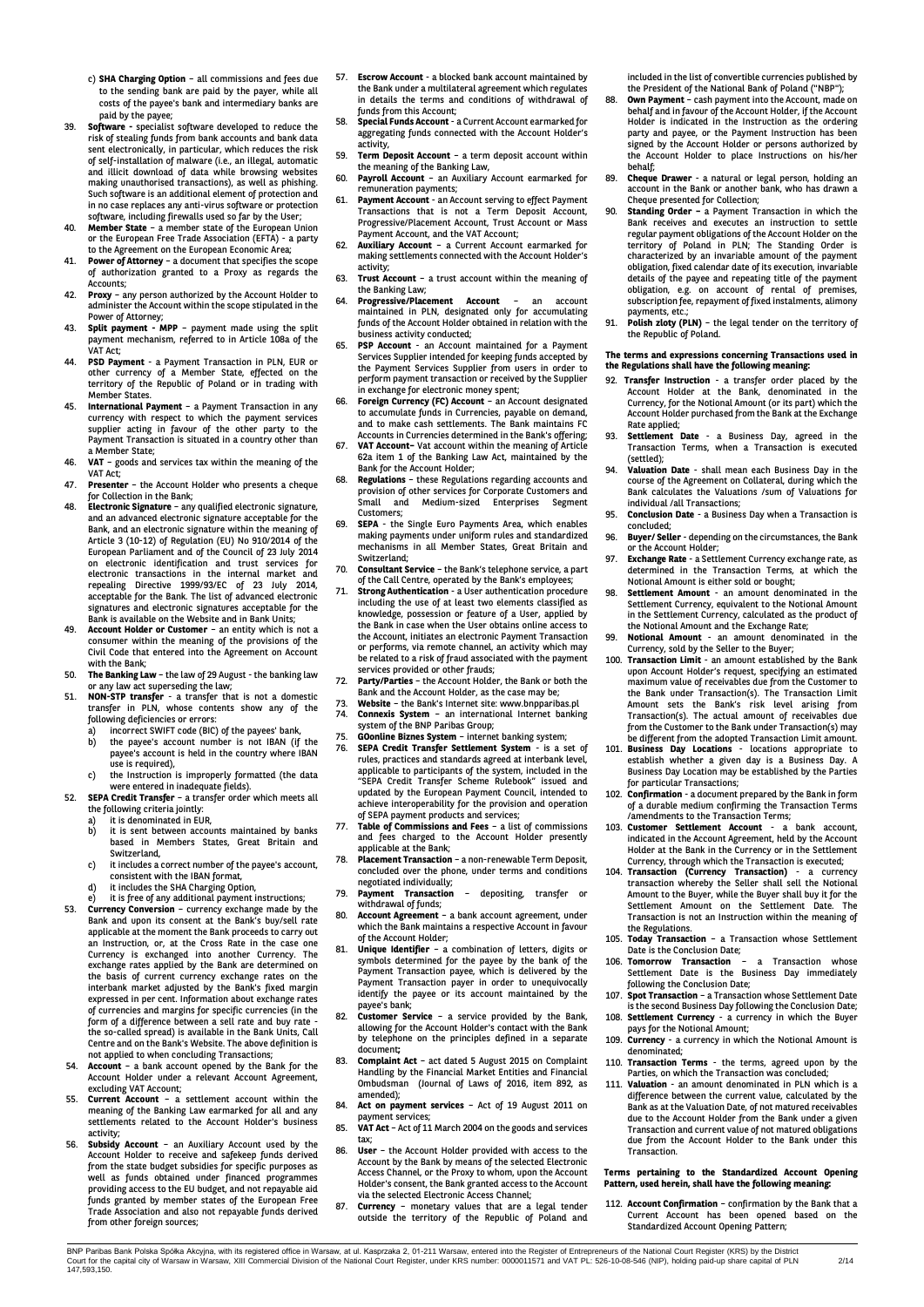- 113. **Standardized Account Opening Pattern** pattern that defines rules applied to opening a Current Account based on the standardized documentation used by BNP Paribas entities, including the Bank, based in the European Union, provided to customers by a relevant bank or credit institution that are part of the BNP Paribas Group;
- 114. **Bank Account Application** an application for opening an account along with necessary documents determining the terms and conditions that govern opening and maintenance of a Current Account by the Bank in accordance with the Standardized Account Opening Pattern.
- 115. **Applicant -** an entrepreneur based in a Member State of the European Union that applies for opening and maintenance of a Current Account in accordance with the Standardized Account Opening Pattern;

#### **§3. Bank account opening in accordance with the Standardized Account Opening Pattern**

- 1. An applicant may file an application for opening a Current Account to be maintained by the Bank, in accordance with the Standardized Account Opening Pattern.
- 2. An applicant shall file a Bank Account Application with the EU-based bank or credit institution included in the BNP Paribas Group, which are an appropriate institution
- in terms of the Applicant's registered office location. 3. The Bank shall confirm opening of the Current Account
- by issuing an Account Confirmation. 4. A Current Account shall be opened in accordance with the Standardized account opening pattern on the day the Account Confirmation is issued by the Bank. A condition for opening the Account is positive assessment in the risk
- area of money laundering and financing of terrorism. 5. On the day the Account Holder receives the Account Confirmation, he/she shall provide the Bank with the information confirming the receipt of this document, by forwarding it to the e-mail address indicated in the Account Confirmation.
- 6. The Regulations shall apply directly to the Current Account opened in accordance with the Standardized Account Opening Pattern and to Accounts opened by the Customer in the course of the Account Agreement.

## **§4. Power of attorney**

- 1. The Account Holder may appoint one or more Proxies. 2. The manner and scope of administering the Account and the related VAT Account by the Proxy is defined by the Power of Attorney, with a proviso that the Proxy may not:
	- a) terminate the Account Agreement,<br>b) give further powers of attorney,
	- b) give further powers of attorney, c) assign receivables under the Account Agreement, d) change mailing address and the way of delivering the Account correspondence and statements of account,
	- e) provide access to Electronic Access Channels;
	- unless the Power of Attorney provides otherwise.
- 3. The Proxy may administer the funds on the Account and on the related VAT Account up to the Available Balance, unless the Power of Attorney provides otherwise.
- 4. A Power of Attorney to administer funds on a given Account is equivalent to authorization of the Proxy to administer all the funds on the VAT Account related to this Account.
- 5. Within the scope of the Power of Attorney to the Payment<br>Account granted to the Proxy, the Proxy may express<br>consent to providing services by the AIS Supplier, PIS<br>Supplier or CAF Supplier in favour of the Account Holde
- Holder and a Proxy, when any of them hinders execution of other Instructions, the Bank shall process the Instructions following the order in which they have been placed, however, Instructions made via the Electronic Access Channels shall be executed in the first place, unless it is impossible or hindered due to technical reasons (especially a failure or system malfunction). The Bank may refuse to effect an Instruction whose execution is not possible due to a previous execution of another Instruction pursuant to the rules specified above.
- 7. The Power of Attorney shall be made in writing or with the Electronic Signature. If the Power of Attorney has not been signed in the presence of the Bank's employee or an employee of a bank based abroad which is part of the BNP Paribas Group, the Account Holder's signature affixed to the Power of Attorney must be notarized (this does not apply to powers of attorney signed with an
- Electronic Signature). 8. The Power of Attorney may be granted in the contents of the Account Administration Card or a separate document. 9. The specimen signature of the Proxy shall be affixed in
- the presence of the Bank's employee or employee of a bank based abroad which is part of the BNP Paribas Group, in the appropriate field on the Personal Data Form
- or Power of Attorney form received from the Bank. 10. The Bank may refuse to carry out the Instruction received from a person posing as a Proxy to the Account, should the Bank be in doubt as to the correctness of the Power of Attorney and its scope, likewise identity of such a person.

11. Revocation of the Power of Attorney by the Account Holder becomes effective with respect to the Bank immediately after its delivery to the Bank.

#### **§5. Account Administration Card, Specimen Signature Card and Personal Data Form**

- 1. For each Account maintained by the Bank in favour of the Account Holder, the Bank keeps an Account Administration Card or Specimen Signature Card.
- 2. Any changes of persons in the AAC are made by signing a new AAC which effective its delivery to the Bank, replaces the previous AAC. The AAC is signed in the presence of the Bank's employee or an employee of a bank based abroad which is included in the BNP Paribas Group.
- 3. Each representative of the Account Holder and each Proxy submits a signed and correctly completed Personal Data Form to the Bank.
- 4. In the presence of the Bank's employee or employee of a bank based abroad which is part of the BNP Paribas Group, each representative of the Account Holder shall put, in the Personal Data Form or Signature Specimen Card, his/her signature specimen to be appended when
- giving written Instructions. 5. Written Instructions relating to the Account and given by the Account Holder (or the Proxy) shall be carried out by the Bank only when the signature placed in the Instruction is consistent with the specimen signature in the Personal Data Form or Specimen Signature Card or in the Power of Attorney. The Bank may refuse to effect Instructions which contain a signature inconsistent with the specimen signature affixed in the Personal Data Form
- or Specimen Signature Card or in the Power of Attorney. 6. The Bank may also introduce other ways to verify the Account Holder's identity, in particular by using electronic devices or electronic information carriers that will be used in addition to the Personal Data Form and Signature Specimen Card or instead of it.

## **II. Account Interest Rate**

#### **§6. Interest Rate**

- 1. Interest Rate for the funds deposited in the Account shall be calculated at a fixed or variable interest rate on an annual basis.
- 2. Interest Rate is calculated for an actual number of days the funds have been kept in the Account, starting from the day the Account was credited with those funds (this day inclusive) until the day the Account was debited with the funds amount (this day exclusive). In the case of a payment or transfer into the Account the beginning of the term of calculating interest rate on the Account is the Business Day during which the Bank received the funds for the Account Holder.
- 3. Interest on the funds deposited in the Account is
- calculated on a 365-day year basis. 4. Interest calculated on the funds accumulated on the Account, with the exception of a Term Deposit Account and Progressive/Placement Account is capitalized, i.e. added to the Account balance, on the last day of each calendar quarter, and if such a day is not a Business Day, then on the next Business Day following that day.
- 5. Interest accrued on the funds deposited on a Progressive/Placement Account is capitalised on a monthly basis, on the last day of each month, and if such a day is not a Business Day, then on the nearest Business Day following that day. 6. Subject to the provisions regarding Term Deposits, if the
- Bank Account Agreement is terminated or expires before the interest capitalization date, interest shall be capitalised upon termination or expiry of the agreement, respectively, and if such a date is not a Business Day, then on the nearest Business Day following that date.
- 7. If the funds gathered on the VAT Account are interest bearing, interest shall be capitalised without a separate Instruction on the Current Account related to the VAT Account, if the Account Holder does not indicate another Account related to the VAT Account.
- 8. The Bank may change the amount of variable interest rates in the event that at least one of the following indicators has changed: 1) for PLN accounts:
	- a) any of the base interest rates set by the Monetary Policy Council (reference rate, lombard rate, deposit rate, bills of exchange rediscount rate, bills of exchange discount rate) by at least 0.01 percentage point (p.p.),
	- b) mandatory reserve rate set by the Monetary Policy
	- Council by at least 0.01 p.p.,<br>c) deposit interest rates on the Polish intrabank<br>market: WIBID of any tenor (period) or loan interest<br>rates on the Polish intrabank market WIBOR of any tenor (period) of market yield, 1Y Treasury bills
	- index, market yield of the State Treasury bonds index by at least 0.1p.p., d) consumer price index by at least 1 percent compared to the previously published the same index for monthly, quarterly, six-months or yearly period,
- 2) for foreign currency accounts:
- a) level of base interest rates of the central bank of the country in the currency of which, the account is<br>minitained, by at least 0.01 percentage point;<br>information on the amount of these rates are<br>published on the websites of the central banks of<br>the aforementioned countries or corresponding functions, in the financial press and on the websites of financial services agencies,
- b) rates of LIBOR USD EURIBOR, SONIA, SOFR, SARON, ESTR, of any tenor (period) which specify the cost of raising funds in foreign interbank markets, by at
- least 0.001 percentage point, 9. Any change in the amount of variable interest rates is
	- introduced by the Bank under the following rules: a) direction of a respective index change is taken into account when changing a given interest rate, whereby depending on the index type, increase of an index may cause a decrease of the variable interest rates and a decrease of an index may cause an increase of the variable interest rates
	- b) interest rates may be changes by 0.01 p.p. to 5 p.p. Not later than within 6 months from the change of the value of the index.
	- c) interest rates are changed under the rules, and under the Holder's authorizations, provided for amendments to the Regulations.
- Application of variable interest rates may result in reduction or increase of the interest rate of the Account
- during the term of the Agreement. 11. In the event a variable interest rate, based on the published base rate (lombard credit interest rate, rediscount rate of promissory notes/bills of exchange, reference rate, mandatory reserve rate, deposit rate, market yield of 1Y Treasury bills, market yield of the State Treasury bonds, inflation rate, WIBID, WIBOR, EURIBID, EURIBOR, LIBOR) is applied, the value of interest rate shall decrease or increase automatically along with a decrease or increase of change of the base rate, by the value equal to the change of a given base rate, without a prior separate notification of the Account Holder on the interest rate change by the Bank.
- 12. If, during the term of the Account Agreement, costs borne by the Bank in connection with performance of banking activities and services by intermediary of third parties, or pursuant to any provision of generally applicable law, an obligation is imposed on the Bank to increase costs, including create, pay or maintain particular provisions, special funds or fees related to performance of banking activities by the Bank, the Bank has the right to change interest rates for funds on Accounts (including Progressive Accounts) or the interest calculation manner to the extent justified by the above changes, in the manner foreseen for the Regulations.
- 13. The interest rate change may be made within six months
- from the date of occurrence of the circumstance that<br>constitutes the basis for the change.<br>14. The Account Holder may be notified about a change of the<br>interest rate either in a paper or electronic form; additionally, the Bank publishes the information about the interest rate change at the Website.
- 15. Within 14 days of being notified of interest rate changes, the Account Holder may terminate the Account Agreement, otherwise the new interest rate shall be deemed approved by the Account Holder and shall become effective.
- 16. Information about interest rates currently applicable at the Bank is available in the Bank Units, Call Centre and at the Website.
- 17. The Bank may introduce promotional, higher interest rates for the Accounts for a limited time, without prior notice. The Bank announces the introduction of these interest rates by providing the Interest Rate Table in the Bank's branches and at its Website.
- 18. If a variable interest rate applies based on a published base rate which constitutes an index, in the event of permanent or temporary deletion or material change of the index, principles specified in Enclosure 1 to the Regulations shall apply.

# **III. Term Deposits, Placement Transactions**

- **§7. Term Deposit Acceptance Conditions**
- 1. The Account Holder may open Term Deposits in the Bank upon concluding an Account Agreement concerning a Term Deposit Account. 2. Term Deposits can be opened:
	-
	- a) by an Instruction in writing or with an Electronic Signature submitted to the Bank (under the terms and conditions indicated by the Bank in the information available in the Bank Units, Call Centre or on the Website);
	- b) via the GOonline biznes System (under the terms and conditions indicated by the Bank in the information published in this System), upon specifying authorized Users; c) over the phone, under the terms and conditions
	- agreed individually (Placement Transaction);
- 3. The Bank opens specific Term Deposits on the Term Deposit Account upon the relevant Instruction submitted by the Account Holder.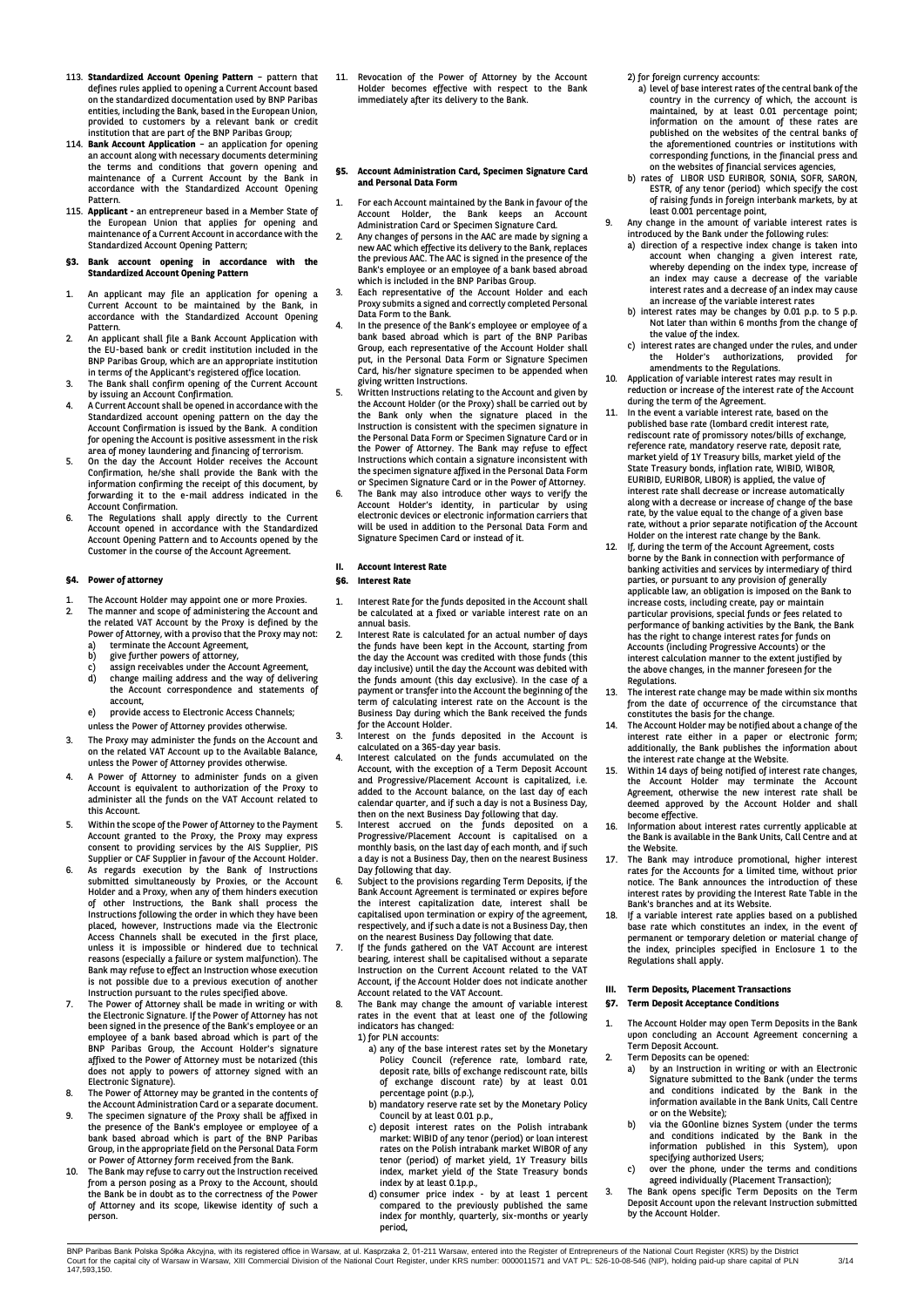- 4. In order to conclude a Placement Transaction, one Party shall contact the other Party in the following manner:
	- a) a person authorized to act on behalf of the Account Holder when entering into Placement Transactions, shall contact, at the specified telephone number, the Bank's employee authorized to negotiate terms and conditions of and conclude Placement
	- Transactions on behalf of the Bank; or b) The Bank contacts the person indicated by the Account Holder as authorized to act on behalf of the Account Holder when concluding Placement Transactions /, using telephone number of such person, indicated by the Account Holder /Proxy.

The Bank identifies the person acting on behalf of the Account Holder in a manner and according to the rules applied when concluding a Transaction. Concluding a Placement Transaction in the above manner is confirmed in the statement.

- 5. A written Instruction shall be replaced by unanimous declarations of will made by the Account Holder and the Bank during the recorded phone conversation that include significant elements indicated in the Instruction for concluding a Placement Transaction. The Bank and the Account Holder agree to this manner of Instruction recording by the Bank on electronic data carriers selected by the Bank. Such a recording could constitute evidence in proceedings before common courts, held to resolve potential disputes in connection with the
- Instructions made over the phone. 6. Instruction to open the Term Deposit should, in particular, specify the following:<br>a) Term Deposit type select
	- a) Term Deposit type selected from the types of deposits currently available at the Bank; b) Term Deposit maturity period selected from periods
	- currently offered by the Bank;
	- c) Term Deposit amount and currency, while as regards Placement Transactions, the minimum Term Deposit amount is indicated on the Website unless the Bank, at its discretion, agrees to open the Term Deposit in a lower amount;
	- the way the Term Deposit amount and interest accrued on the Term Deposit amount is to be administered upon its maturity, however, in the case of Placement Transactions, their amount and accrued interest will be transferred to the Account from which the funds to conclude a given Placement Transaction originated;
- 
- e) interest rate (only for Placement Transactions). 7. The Account Holder may decide how to administer the Term Deposit principal and interest accrued, choosing one of the following ways: a) transfer the Term Deposit principal and interest
	- accrued to the Account indicated in the Instruction to open a Term Deposit;
	- b) roll over the Term Deposit for the Term Deposit amount and transfer interest accrued to the Account indicated in the Instruction to open Term Deposit;
	- c) roll over the Term Deposit for the Term Deposit amount increased by interest accrued until the recent maturity date.
- 8. The Bank shall open a Term Deposit provided that the Account Holder supplies an appropriate amount of funds for the Term Deposit to the Bank branch or that there is a sufficient amount of funds on the Account Holder's Current or FC Account to cover the Term Deposit amount.
- 9. In the event the last day of the Term Deposit maturity is not a Business Day, the Term Deposit shall mature on the next Business Day following that day.
- 10. The Bank shall each time confirm to the Account Holder that a Term Deposit has been opened and specify the terms and conditions under which it was opened. The terms and conditions under which a Term Deposit has been opened can be confirmed in particular by a printout, unsigned by the Bank, from the Bank's computer system, sent by the Bank to the email address indicated in the Account Agreement.
- 11. The information on the terms and conditions applicable to the opening of Term Deposits in the Bank can be obtained in the Bank Units, on the Bank's Website, in the GOonline Biznes System and through the Call Centre.

## **§8. Types of Term Deposits**

- 1. A Term Deposit may be either non-revolving or revolving.<br>2 For Placement Transactions upon the date of declared 2. For Placement Transactions, upon the date of declared maturity, the amount of the Term Deposit, together with interest accrued, shall be returned by the Bank to the account from which it originated.
- 3. For revolving Term Deposits, upon the date of declared maturity, the Term Deposit shall be rolled over automatically for a subsequent period of the same duration under the terms and conditions currently applicable in the Bank upon the rollover date, however, if upon the rollover date the Bank no longer offers Term Deposits of the same type, the Term Deposit principal together with interest accrued shall be returned by the
- Bank to the Current Account. 4. Upon the revolving Term Deposit rollover date, the interest accrued on the Term Deposit amount for the previous period, as specified in the Account Holder's Instruction, shall be:
	- a) reimbursed by the Bank to the Current Account, or b) added to the rolled over Term Deposit amount.

## **§9. Breaking Term Deposits**

- 1. The Account Holder may place an Instruction to withdraw the Term Deposit amount before the declared<br>deposit meturity (broaking a Term Deposit) The deposit maturity (breaking a Term Deposit). Placement Transaction may be broken over the phone.
- 2. Breaking the Term Deposit results in: a) lowering the Term Deposit interest rate for the entire deposit duration to the amount depending on the actual deposit maturity period; the current lowered interest rate is available in the Bank Units, on the Website or via the Consultant Service.
	- b) returning the Term Deposit principal together with interest accrued to the Current Account; the said amount shall no longer bear interest.

#### **§10. Automatic Overnight Deposit**

- The Bank can offer the Account Holder a possibility of making an Instruction to open automatic overnight deposits under which as of the end of each Business Day, the Bank shall open a Term Deposit that matures on the next Business Day using funds accumulated on the Current Account or FC Account as at the end of each Business Day. In the beginning of the next Business Day, the amount of the Term Deposit thus opened is transferred back to the Current Account or FC Account, respectively (Automatic Overnight Deposit). Interest accrued on the Automatic Overnight Deposit is credited by the Bank to the Current Account or FC Account, respectively, at the end of the day when the Deposit matures.
- 2. On the same Business Day, the Bank shall open one Automatic Overnight Deposit using funds accumulated on one Account.
- 3. Upon making an Automatic Overnight Deposit Instruction by the Account Holder, the Bank may automatically, with no additional Instructions of the Account Holder, open a Term Deposit Account dedicated to Automatic Overnight **Deposits**
- 4. The Bank may open the Automatic Overnight Deposit under the condition that the credit balance in the Account indicated in the Automatic Overnight Deposit Instruction is not lower than the threshold agreed upon by the Parties.
- 5. In the Automatic Overnight Deposit Instruction, the Account Holder may determine the following:
	- a) the amount of money, which shall remain on the Account after opening the Automatic Overnight Deposit; or
	- b) the minimum amount of money, which shall be used to open the Automatic Overnight Deposit; or
	- c) the amount of money, which should be used to open the Automatic Overnight Deposit.

The above-mentioned amount of funds cannot be lower than the threshold or minimum amount specified by the Bank, respectively.

6. If this product is available in the Bank's current offer, information on the standard Automatic Overnight Deposit interest rate, currencies and the threshold amount is available in the Bank Units, on the Website or through the Call Centre.

## **IV. Provisions pertaining to specific Accounts**

## **§11. VAT Account**

- 1. To each Account, excluding the Escrow Account, Term Deposit Account, Placement Account/Progressive Account, FC Account, the Bank shall open, by virtue of law, a VAT Account, subject to item 3.
- 2. The Bank shall notify the Account Holder of the number of such VAT Account, in an electronic or paper form.
- 3. At the request of the Account Holder the Bank shall open another VAT Account related to the Account indicated by the Account Holder, subject to item 4.
- 4. One Account may not be related to more than one VAT Account. One VAT Account may be linked to more than one Account.
- 5. If the Bank maintains more than one VAT Account and the Account Holder requests for another Account to be opened, without indicating which of the VAT Accounts should be the related account, the new Account shall be related to the VAT Account linked to the Current Account.
- 6. Information on the balance standing to the VAT Account is available in the Connexis System, Connexis Cash Mobile, GOonline Biznes System, GOmobile Biznes, GOmobile Biznes and is provided to the Account Holder a manner determined for providing Account statements.

## **§12. Progressive/Placement Account**

- The Bank may maintain a Progressive/Placement Account for the Account Holder, for whom it maintains a Current Account, upon conclusion and under the Account Agreement on Progressive/Placement Account.
- 2. Standby orders and direct debits may not be submitted for a Placement/Progressive Account. The Progressive/Placement Account may be supplied with the funds from the Current Account only. The

Progressive/Placement Account may be debited only under Instructions crediting the Current Account.

- The Bank may stipulate a minimum amount whose payment is a condition for opening a Progressive/Placement Account. In such a case, the Progressive/Placement Account shall be opened provided that within 30 days of concluding the Account Agreement on the Progressive/Placement Account, the Account Holder pays at least the minimum amount into a relevant account in the Bank indicated in this agreement, or submits an Instruction of debiting the Current Account and crediting the Progressive/Placement Account with this amount.
- 4. The funds accumulated in the Progressive/Placement Account shall bear interest which depends on the amount of funds deposited in this Progressive/Placement Account. The interest rate applied to funds deposited in the Progressive/Placement Account is determined in the Interest Rate Table for Corporate and Transactional Banking available on the Website, in the Bank's Units and the Call Centre. The interest rate may be changed under the conditions stipulated in §5.
- 5. Information about the currently applicable conditions of opening Progressive/Placement Accounts, including the minimum amount and interest rate level, is available on the Website, in the Bank Units and via the Call Centre. At each demand of the Account Holder, the Bank will send the current Interest Rate Table to the Account Holder in an electronic form.

#### **§13. Payroll Account**

- 1. The Account Holder, for whom the Bank maintains a Current Account, may open a Payroll Account at the Bank upon conclusion and under the Account Agreement on Payroll Account.
- 2. information on balances and operations in the Payroll Account shall not be provided via the Call Centre,
- 3. Instructions regarding any transfers from the Payroll Account, placed via the GOonline Biznes System or through the MT101 message, shall be executed by the Bank provided that funds available in the Account specified by the Account Holder in writing or with an Electronic Signature, are sufficient to cover the Instruction execution and commissions and fees payable
- to the Bank for this operation. 4. In order to execute the aforementioned Instructions to debit the Payroll Account, the Bank shall first charge relevant funds to the Account referred to in para. 3, then credit the Payroll Account with the funds, and finally execute the Instruction by debiting the Payroll Account. 5. If a Customer wished to realize split payments from a
- Payroll Account, it is necessary to open a separate VAT Account linked only with the Payroll Account.

#### **§14. Payment Account**

- 1. The Bank provides the AIS Supplier, to the extent defined by the Account Holder, with any information regarding the specific Payment Account and the related Payment Transactions, required for the entity to render the service of access to the account information. Irrespective of the scope of consent granted to the AIS Supplier by the Account Holder, the Bank shall not provide the AIS Supplier with sensitive data regarding the payment,
- 2. The Account Holder may submit an Instruction to execute a cashless Payment Transaction from the Payment Account available online through the PIS Supplier. The Bank executes such Payment Transactions under the same rules as Payment Transactions ordered by the Account Holder acting directly. The Bank is authorized to execute Payment Transactions ordered through the PIS Supplier under different rules than it usually executes Payment Transactions, as long as it is justified by objective reasons, and in particular by the time of execution, priority nature of the Payment Transaction or amount of fees.
- 3. At the request of the CAF Supplier, the Bank will immediately confirm that the amount required to execute a Payment Transaction made using a card issued by that supplier is available in the Payment Account, as long as: (i) the Payment Account is available online at the moment the CAF Supplier is submitting the request, (ii) the Account Holder has granted consent to the Bank to provide answers to such requests of the CAF Supplier, and (iii) the consent referred to in item (ii) was granted by the Account Holder before submitting the first request
- for confirmation by the CAF Supplier.<br>4. The Bank's confirmation of the availability of funds for<br>the CAF Supplier will consist in giving the "yes" or "no"<br>answer and will not include providing the Payment Account balance.
- The confirmation will not enable the Bank to block funds in the Payment Account.
- 6. The Account Holder can apply to the Bank for providing data that identify the CAF Supplier and the reply given. 7. The above provisions shall not apply to Payment
- Transactions initiated through payment instruments based on a payment card, whereon electronic money is
- kept. 8. In the event a Payment Transaction is initiated by a payee or through the payee's intermediation in connection with a Payment Transaction executed using a payment card, and its exact amount is unknown at the moment when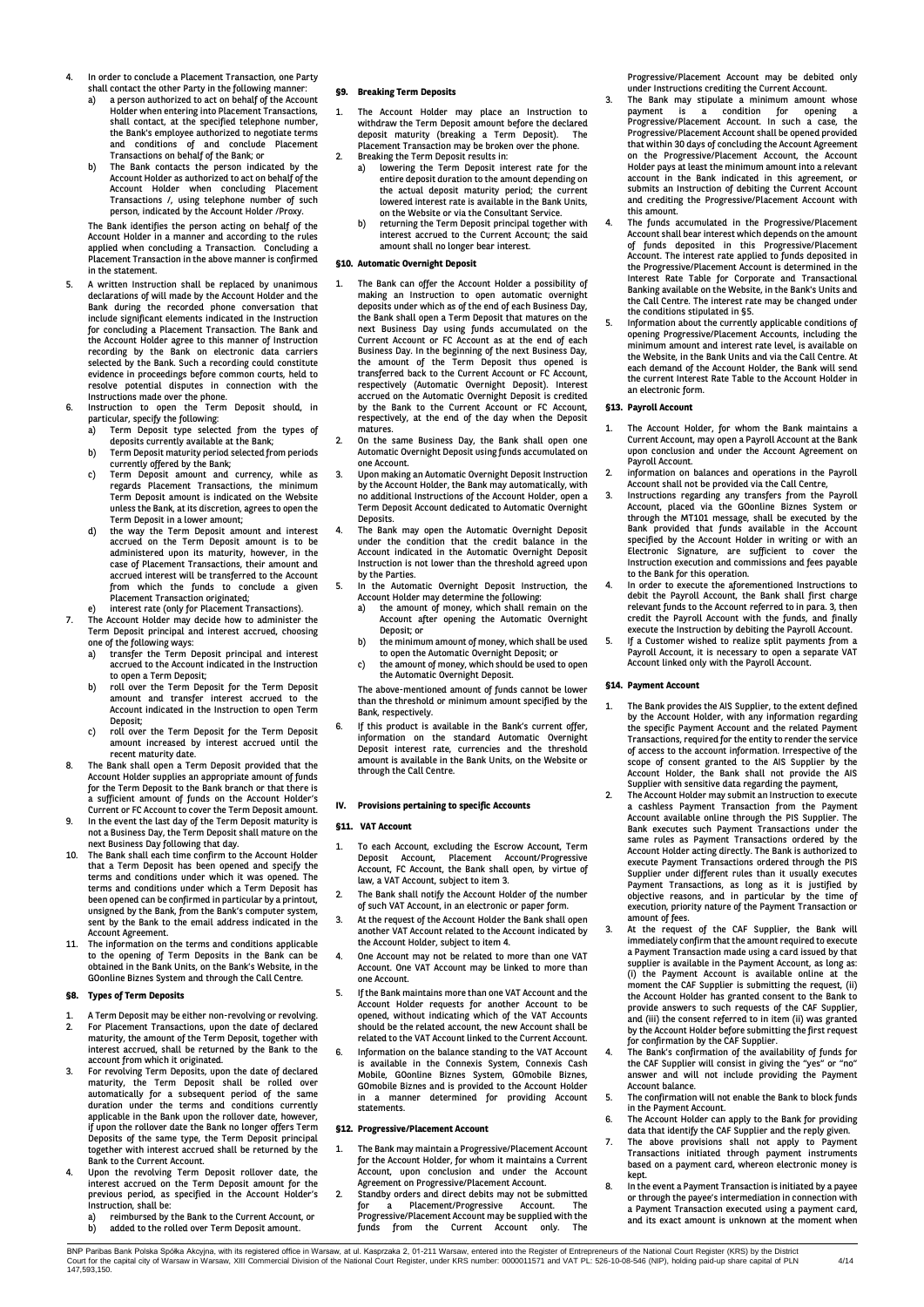the Account Holder grants consent to the Payment Transaction execution, the Bank may block funds in the Payment Account only when the Account Holder has agreed to blocking the exactly specified amount of funds. Once the Bank receives the Instruction, the funds blocked in the Payment Account shall be released immediately, upon receiving information about the exact amount of the Payment Transaction.

#### **§15. Subsidy Account**

- 1. The Account Holder, for whom the Bank maintains a Current Account, may open a Subsidy Account in PLN or EUR at the Bank upon conclusion and under the Account Agreement on Subsidy Account.
- 2. The Account Holder shall use the Subsidy Account solely for the purpose for which it has been opened.
- 3. The Account Holder may place Instructions pertaining to the Subsidy Account exclusively via the GOonline Biznes System, the FX Trading Platform, through the MT101 message or with the Card.
- 4. In the event any receivables in the Subsidy Account or any other Account that cannot be seized as stipulated by law provisions, are seized by enforcement bodies, the Bank is not obliged to apply any legal measures to challenge the steps taken by an enforcement body or to prove that the funds deposited in the relevant Account cannot be subject to enforcement. The Bank shall not be held liable for any actions taken based on enforceable decisions of enforcement authorities.

#### **V. Settlement rules and methods**

#### **§16. General principles for carrying out Instructions**

- 1. The Account Holder may use the funds accumulated in the Account up to the Available Balance, which means that the Bank effects Instructions received only if the Available Balance allows the Bank to effect such Instructions and cover charges related to them.
- 2. Limitation as to using the funds may result from the provisions or stipulations of the Account Agreement or a separate agreement between the Customer and the Bank, including a blockade established.
- 3. The Bank executes an Instruction immediately after its receipt subject to Cut-Off Times for particular<br>Instructions An<code>Instruction</code> carried<code>out</code> into<code>NRB,</code> IBAN<code>or</code> another Unique Identifier indicated by the Account Holder shall mean that the Instruction has been effected in favour of a proper payee, regardless of the additional information provided by the Account Holder, in particular name or first name and surname of a payee in the
- Payment Transaction. 4. The Bank may block the possibility of administering the funds gathered on the Account if:
	- a) the Account was opened with the provision that the Bank is presented with documents it indicated whereby the Bank will inform the Account Holder of the failure to meet the obligation to present the documents and the planned block on the Account and conditions of its cancellation, or
	- b) the Bank has approached the Account Holder for delivery of documents or information necessary for the Bank to carry out or update the risk assessment within the meaning of the applicable regulations on counteracting money laundering and financing terrorism,

 and the Account Holder failed to provide such documents or information to the Bank within the set deadline.

- 5. In the event that an Account participating in the cash pooling service is seized under enforcement proceedings, the seizure amount is not higher than PLN 3,000, and the Available Balance is sufficient to pay the seizure in full, the Bank shall post the funds equal to the Account seizure amount to the Bank's technical account for the period of 7 days. Such posting of the funds does not deprive the Account Holder of the right to challenge the enforcement measures.
- 6. The Bank may decide not to realize Payment Transaction outgoing to or incoming from specified countries, the list of which is available in the Bank's Branches, the Call Centre and from the Website. This shall not apply to the Member States, the Great Britain, Switzerland and the OECD states.

#### **§17. Principles of crediting and debiting the VAT Account**

- 1. Credit and debit to the VAT Account are made under the pricniples regulated by Articles 62b and 62c of the Banking Law.
- 2. The Bank is not required to verify the correctness of calculation of the VAT Amount indicated in the Transfer Message, or any other data included in the Transfer Message (especially the invoice number and tax identification number NIP).

#### **§18. Limitations of cash withdrawals and other Instructions**

Cash payments and withdrawals may be executed in the currencies specified in the Cash Service Rules at Bank Units, published on the website. Yet cash payments and withdrawals in coins are only made in PLN.

- The Bank may effect a cash withdrawal in PLN requested by the Customer in a foreign currency, in accordance with the current FX Rate Table, if the withdrawal amount or its ending is lower than the banknotes denominations in this currency currently available at the Bank Unit or in the event of unavailability of foreign currency. 3. The Bank has the right to set a maximum value of the
- amount of cash withdrawal in a given Bank Unit, which can be made without a prior notice to the Bank.
- 4. Information on these amounts, including particular currencies and a specification of the Bank Units performing cash service is available on the Website, at
- Bank Units and in the Consultant Service. 5. The Bank reserves the right to refuse to realize cash payment in a given currency due to limited availability of the currency. Details regarding the currencies under limitations are included in the Cash Service Rules at the
- Bank available from the Website. 6. Cash withdrawals are subject to advice in the amount and terms indicated in the Cash Service Rules at Bank Units and refer to the sum of withdrawals within one day, in one Bank Unit. In the event such a notice is not delivered, the Bank has the right to refuse to carry out such a withdrawal.
- 7. The Account Holder may advice or cancel a specific withdrawal by intermediary of an employee of the Bank Unit, Customer Service or via GOonline Biznes System, provided that the Bank makes such functionality available.
- 8. The Customer may indicate a preferred face value structure of the advised withdrawal, while the Bank is not obliged to prepare withdrawal in a given structure.
- The Bank may consent to the performance of nonadvised withdrawals whose amount is subject to advice. In such a case the Bank has the right to charge a commission according to the Table of Commissions and Fees.
- 10. The Customer has the right to cancel the pre-advised cash withdrawal one Business Day before the withdrawal by 4 pm at the latest. In the event when the Customer does not collect the whole or part of the pre-advised cash withdrawal, the Bank has the right to charge a commission according to the Table of Commissions and Fees.
- 11. To secure the funds deposited with the Bank, the Bank has the right to:<br>a) specify the
	- a) specify the Instruction amount, which, when exceeded, requires the Bank to take additional steps to confirm that such an Instruction was authorised by the Account Holder; the Instruction is confirmed as specified by the Bank;
	- b) apply mechanisms of monitoring transactions in order to prevent illegal/fraudulent transactions, detect and block such payment transactions before their execution. The Instruction deemed in the analysis requires the Bank to take additional steps to confirm that such an Instruction was authorised by the Account Holder; the Instruction is confirmed
	- in the manner selected by the Bank; c) specify a day limit for cash withdrawals from the Account using a Card or a day limit for cashless Card transactions debiting the Account; including a day limit on Internet transactions and a day limit on correspondence and telephone transactions;
	- d) specify a daily/amount limit for a single Instruction carried out via Electronic Access Channels.

In the event the authorization of the Instruction, referred to in section a) or b) above is not confirmed, or if the limits referred to in section c) and d) above are exceeded, the Bank refuses to carry out the Instruction.

Information about the levels of the amounts and limits specified above, as well the Instruction amount which, when exceeded, requires the Bank to take additional steps to confirm its authorisation by the Account Holder, is available in the Bank Units, on the Website, in the Goonline Biznes System, or via the Consultant Service.

#### **§19. Currency conversion**

- Instructions which require exchange of currencies are carried out after Currency Conversion. To this end, foreign exchange rates specified in the FX rate table, valid at the Bank at the moment of the Instruction execution, are applicable. Information on the current foreign exchange rates applied at the Bank can be obtained in the Bank Units, on the Website or through the Call Centre. Foreign exchange rates applied in a Currency Conversion are changed automatically when foreign exchange rates applicable at the Bank change. A prior notification of the Account Holder is not required.
- 2. A Currency Conversion is always carried out using Currency exchange rates applied at the Bank at the moment of effecting the Instruction. Information on the current Currency exchange rates applied at the Bank can be obtained in the Bank Units, on the Website or through the Call Centre. Currency exchange rates applied in a Currency Conversion are changed automatically when Currency exchange rates applicable at the Bank change. A prior notification of the Account Holder is not required.

## **§20. Refusal to effect an Instruction by the Bank**

- Subject to other provisions of the Regulations, the Bank may refuse to carry out an Instruction only if:
	- a) it is against the law, or b) such refusal is possible or mandatory under separate provisions;
	- c) the Account Holder failed to provide the Bank with the information or documents necessary for the Bank to fulfil its obligations with respect to carrying out the Instruction, or
	- d) information provided by the Account Holder is incorrect; or
	- e) the funds on the Account, within the Available Balance, are insufficient to carry out the Instruction and cover the Bank's fees related to carrying out
	- such Instruction; or f) there is a reasonable suspicion that the Instruction made is related to a criminal activity (in particular terrorists acts), or
	- a payee of such Instruction is:

(i) an entity from a country (area) covered by total sanctions of the EEA countries or sanctions of the

US government bodies, (ii) an entity included in lists of persons, groups and entities to which specific measures are applied that restrict financial transactions under the European Union law, generally applicable domestic rules and those of the OFAC (Office of Foreign Assets Control in the US Treasury Department), the UNO, likewise the FATF (Financial Action Task Force),

(iii) an entity from a country other than a member of the Organization for Economic Co-operation and Development (OECD), where members of the Bank's group do not run their business (the list of countries where members of the Bank's group run their banking business through a branch or subsidiary, is to be found at the Bank's website:<br>[https://www.bnpparibas.pl/\\_file/repozytorium-](https://www.bnpparibas.pl/_file/repozytorium-pdf/inne-dokumenty/Lista-krajow/Lista-krajow.pdf)

[pdf/inne-dokumenty/Lista-krajow/Lista-krajow.pdf](https://www.bnpparibas.pl/_file/repozytorium-pdf/inne-dokumenty/Lista-krajow/Lista-krajow.pdf)  , and making the Payment Transaction with such a country involves, in the Bank's opinion, a risk for the Bank or for the Account Holder;

or, (iv) a Payment Transaction concerns payment for goods or services originating from the countries or controlled by the governments of the countries referred to in sub-items (i)-(iii) or in Article 16 item 6;

or

(v) the Bank of the Payment Transaction principal or payee is a bank from a country referred to in subitems (i)-(iii) or in ; or

- 
- h) an offence was committed or the Account was used in violation of the law; or i) the amount indicated in the Instruction exceeds the limits set for a given Instruction or Account; or
- j) the Bank effected the Instruction of the Account Holder or the Proxy that excluded effecting the Instruction made at the same time by the Account
- Holder or the Proxy, respectively; or k) funds of the Account have been blocked and effecting the Instruction in full amount is not possible; or
- l) any information, marked as required, in the form used to make the Instruction (including the electronic form) has not been given or the
- information given is incorrect, or m) the bank of the Payment Transaction payee does not maintain an account in the currency in which the Payment Transaction was initiated; or
- the Account Holder orders a transfer into an account held with the Bank, effecting of which would require double Currency Conversion or
- o) The Instruction that was considered suspicious during the analysis referred to in Article 18 item 11 section b) cannot be confirmed with the Account Holder at the specified time.
- 2. An Instruction whose execution is refused is deemed not received. The Bank shall forthwith inform the Account Holder about reasons of the refusal to effect an Instruction, and about a procedure of rectifying errors that caused the refusal; however, not later than on the date appointed for the Instruction execution as specified in the Regulations, unless such a notification could
- violate the law provisions by the Bank. 3. In the cases specified in item 1 section g) above, the Bank may require the Account Holder to provide additional documents concerning this Instruction. The Bank may refuse to effect the Instructions referred to in item 1 section g) even in a situation when it has effected such Instructions before.
- 4. The Bank may charge a fee for notification about refusal to effect the Instruction in the amount not exceeding justified costs borne by the Bank, if the refusal was reasonably justified, including in particular with a lack of funds on the Account.

## **§21. Charging options**

1. In the event when a payment service provider acting in favour of the other party of the Payment Transaction is on the territory of one of the Member States, the Account Holder may order effecting a Payment Transaction in any currency only with a SHA Charging Option, in which case s/he bears the fees specified in the Account Agreement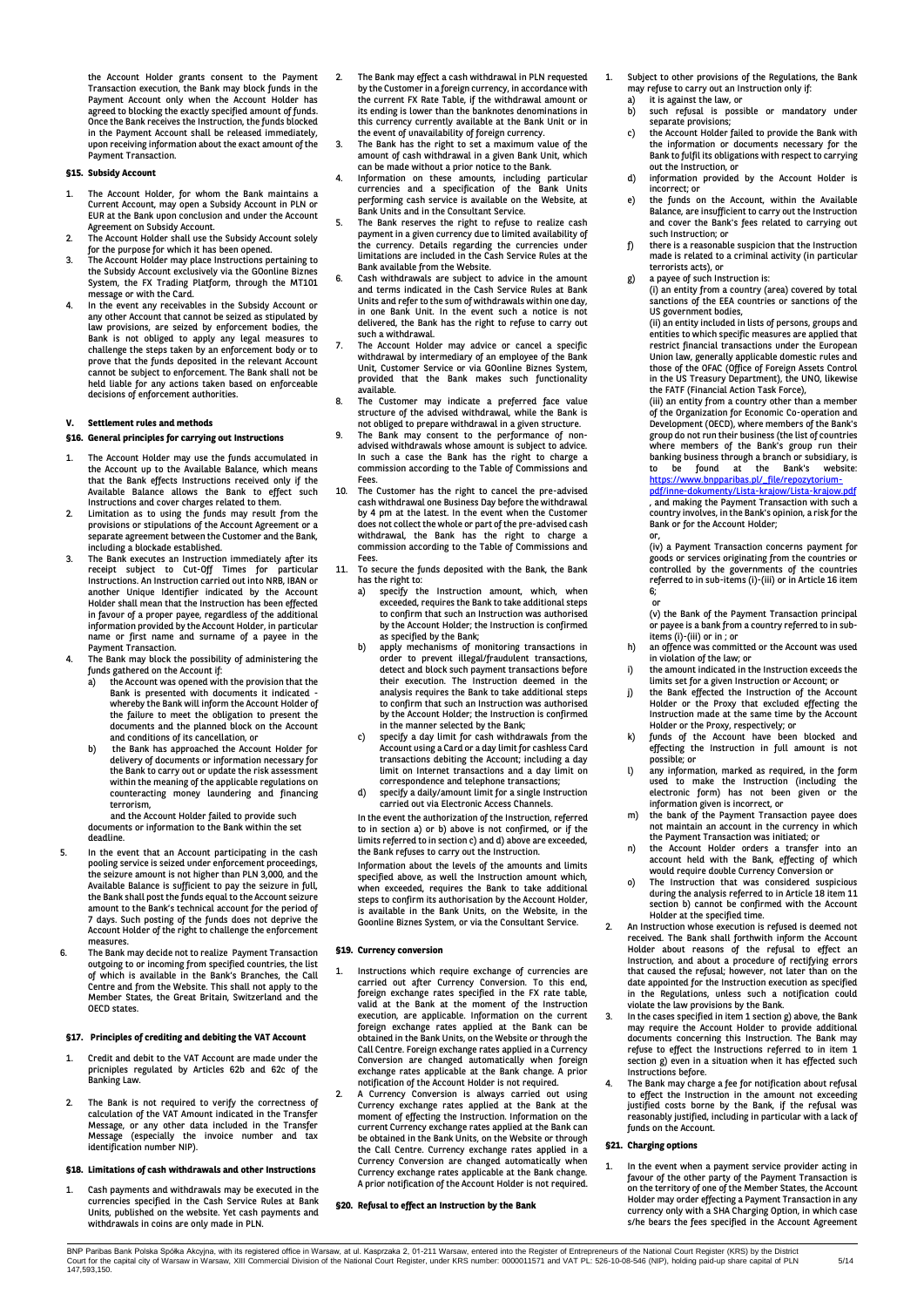and the Table of Commissions and Fees, and the other party - the fees agreed with their bank or other payment

- service provider. 2. For International Payments, it is possible to use SHA, OUR or BEN Charging Options – according to the payer's choice. The payer is obliged to cover commissions or fees calculated for such a Payment Transaction execution by
- other banks or payment services providers. 3. When executing PSD Payments, the Bank does not charge commissions or fees by reducing the amount of an international money order. In the event of the execution of the Instruction to execute Payment Transactions other than PSD Payments, the Payment Transaction amount may be reduced by due commissions and fees.

#### **§22. Submitting Instructions and Payment Transaction authorization**

- The following types of Instructions are acceptable by the Bank:
	- a) in writing made in the Bank Unit, prepared on appropriate forms named accordingly as per the type of Instruction; or
	- b) verbally in the Bank branch, in the case of own payments or cash withdrawals and opening or breaking Term Deposits; or
- c) electronically via Electronic Access Channels, including via the PIS Supplier or with an Electronic Signature.
- 2. Foreign Payment Instruction should include the following:
	- a) currency ISO code and the Instruction amount specified in digits and in words,
	- b) name and address of the Account Holder,<br>c) the Account full number in the NRB or IB
	- the Account full number in the NRB or IBAN format, which will be debited by the amount of the Instruction as well as the commissions and fees due to the Bank,
	- d) name, address, country and residence status of the payee,
	- e) name and registered office of the payee's bank, f) correct number of the payee's account in the
	- payee's bank,
	- g) charging option, h) title of the payment in favour of the payee.
- 3. Instruction to execute a Payment Transaction in any currency between suppliers operating on the territory of the Republic of Poland or other Member States (other than the SEPA Credit Transfer), should include details specified in para. 2 (however, the number of the payee's account must be consistent with the IBAN format and the selected charging option will be the SHA Charging Option), and a BIC code of the payee's bank with its seat in a Member State.
- 4. The SEPA Transfer Instruction will be executed by the
	- Bank only provided that:<br>a) it is denominated in
	- a) it is denominated in EUR,<br>b) it includes the number it includes the number of the payee's account consistent with the IBAN format, maintained by the Bank which is a current participant of the SEPA Credit Transfer Settlement System,
	- c) it includes a payment title, d) it includes the SHA Charging Option,
	- e) it is made for a standard execution time (not
	- expedited).
- 5. The Account Holder gives consent (authorisation) to execute the Instruction:<br>a) for written Instru for written Instructions or Instructions signed with
	- an Electronic Signature by providing the Bank with an Instruction form filled in and signed by the Account Holder, subject to provisions Article 26 item 2,
	- b) for verbal Instructions through signing, by the Account Holder, of a confirmation of making cash payment or withdrawal and confirmation of
	- opening or breaking a Term Deposit, c) for Instructions placed online via Electronic Access Channels, by using Strong Authentication in the
		- following manner: i. via Goonline Biznes System by providing a password (including a password to log in to the ongoing communication session) and, depending on the solution adopted:
			- providing an SMS code, sent by the Bank for this Instruction, on the Instruction form, or
			- providing a code, generated by a token for this Instruction, on the Instruction form, or appending an electronic signature to the
			- Instruction;
			- selecting the "Approve" button in the mobile application (mobile authorization). This method of authorization requires the user to physically hold a mobile device with the GOmobile Biznes application installed and an active mobile token at the same time;
		- ii. GOmobile Biznes through an element of an authorized session on a mobile device linked to a User and signing the Instruction with an individual PIN defined by the User or using the biometric authorisation data;
- d) for Instructions placed through Call Centre through confirming, during a telephone conversation, an Instruction made verbally, after a prior identification of the User in the Call Centre.
- 6. The Bank may withdraw from applying the Strong Authentication in cases provided for in legal provisions or decision of relevant bodies.
- 7. If execution of an Instruction requires a Currency Conversion, an authorization for an Instruction execution
- encompasses also a consent to a Currency Conversion. 8. Unless further provisions of the Regulations stipulate otherwise, an Instruction may not be cancelled (which means no possibility of withdrawing its authorisation) from the moment it is received by the Bank, unless the Bank grants its consent to cancelling an Instruction after this time. The Bank is authorized to charge the Account Holder with a fee for the Instruction cancellation.

## **§23. Forms of Settlements**

- 1. Settlements made by the Bank may be carried out both in a cash and non-cash form, subject to other provisions of the Regulations.
- 2. Cash settlements are carried out in the selected Bank Units by crediting the payee's bank account with the amount due or debiting an appropriate amount to the Account.
- 3. Cashless settlements are carried out through: a) transfer order (including Standing Order);<br>b) direct debit; direct debit;
	- c) Card;<br>d) Chequ
	- Cheque

## **§24. Transfer Orders**

- 1. When effecting a transfer order Instruction, the Bank shall debit the Account with the amount specified in the Instruction or its equivalent in the currency of the Account indicated for debiting and credit with this amount the account of the transfer's payee indicated in the Instruction, or shall transfer the amount to the bank or other payment services provider of the transfer payee.
- 2. The transfer order Instruction received by the Bank may be cancelled (which means a withdrawal of its authorisation) no later than at the moment the Account of the Account Holder is debited with the transfer order amount.
- 3. The Account Holder may cancel an Instruction for a future-dated transfer (what means withdrawal of its authorisation) not later than until the end of the Business Day preceding the agreed day of debiting the Account, unless the Bank gives its consent to cancel an Instruction after this date.
- 4. A transfer order Instruction placed at the Bank Unit or Contact Centre shall be cancelled (which means a withdrawal of its authorisation) in writing or, upon the Bank's consent, also in any other way. A transfer order Instruction placed in the Goonline Biznes System should be cancelled through this system, unless the Bank gives its consent to any other cancellation manner.
- 5. Transfer order Instruction confirmed by the Bank at the Account Holder's request may not be cancelled.
- 6. Domestic transfers via Call Centre are carried out in PLN only.

## **§25. Standing Order**

- Transfer orders can be made in the form of Standing Orders.
- 2. To make a Standing Order, the Account Holder shall proceed as follows:<br>a) submit a releve
	- submit a relevant form, duly filled in and signed, to the Bank Unit, or b) submit, via the Goonline Biznes System, a duly
- completed form available in this system. 3. A Standing Order Instruction may be issued for a definite
- or indefinite period.
- 4. A Standing Order Instruction must specify: a) a fixed amount to remain the same over the entire
	- validity period of the Instruction; with a reservation that the Account Holder may separately define the amount of the first or the last payment, which is to
	- be executed with the Standing Order Instruction, or b) that a Standing Order concerns the entire balance on the Account as at a given day, or c) that a Standing Order concerns the amount of funds
	-
- exceeding a defined amount on a given day. 5. To allow the Bank to carry out the Standing Order, the Account Holder is obliged to ensure an Authorized Balance in the sufficient amount in the Account as at the end of a Business Day directly preceding the date of the Standing Order execution, and to cover the Bank's fees related to the Standing Order execution.
- 6. If the date specified as a Standing Order Instruction execution date does not fall on a Business Day, the Bank shall effect the Standing Order on a Business Day directly following this day.
- The Account Holder may cancel a Standing Order Instruction (which means cancelling its authorization) not later than until the end of the Business Day preceding the agreed date of debiting the Account.
- 8. A Standing Order, regardless of its submission form, is<br>cancelled (which means a withdrawal of its  $c$ ancelled (which means a withdrawal

authorization) by providing the Bank with a filled in and signed form made available by the Bank or via the GOonline Biznes System.

9. A Standing Order may not be effected using a Split Payment.

## **§26. Domestic Mass Payments**

- 1. On the basis of a request, the Bank will provide the Customer with a domestic mass payments service ("Domestic Mass Payments") in the GOonline Biznes System, which enables an execution of a large number of outgoing transfers whose Instructions will be sent collectively to the Bank in the so-called package.
- 2. Under the Domestic Mass Payments, only domestic
- payments will be executed, in PLN, up to PLN 1,000,000 3. The Domestic Mass Payments service will be executed using a technical account in PLN (Mass Payments Account) indicated as the transfer payer's account.
- 4. Funds to execute the packages of outgoing transfers and for the Bank's commissions and fees for the execution of the Instructions related to the Domestic Mass Payments service will be collected from the Account specified in the request.
- The Customer shall ensure adequate funds in the Account equal to the sum of payments in the specific Package and the commission and fee amount due to the Bank.
- 6. Funds reimbursed by third-party banks on account of payments which have not been executed will be posted to the Mass Payments Account and then automatically booked to the Account specified.
- Service parameters, file formats, transfer execution statuses for a given package as well as commissions and fees related to the Domestic Mass Payments service provided by the Bank, are determined in the request for providing the service.
- 8. In case of execution of Mass Domestic Payments using a Split Payment, the VAT Account shall be debited with the amount of VAT representing a sum of amounts of VAT arising from individual transfers, not higher that the amount of available balance standing to the VAT Account.

## **§27. Direct Debit**

- 1. The Bank collects and effects domestic direct debit orders in PLN. The direct debit service consists in debiting the Account with a defined amount as a result of initiation of this transaction by its payee.
- The Account Holder must give his/her consent for the Account to be debited with a direct debit placed by the payee. The consent obtained by the payee from the Account Holder does not need to be submitted to the
- Bank. Receiving by the Bank a message initiating a direct<br>debit is tantamount to giving consent.<br>3. The Account Holder may apply to the Bank for<br>confirming/providing consent referred to in item 2. The<br>Bank shall provide th
- 4. The Bank shall effect direct debits provided that one Business Day before the determined date of effecting the direct debit, there are sufficient funds on the Account within the Authorized Balance necessary to execute the direct debit.
- 5. The Account Holder may cancel a specific direct debit (which means withdrawing its authorization) not later than until the end of the Business Day preceding the day of debiting the Account, agreed with the Bank - in writing, with an Electronic Signature, or via the correspondence module of the GOonline Biznes System indicating VAT PL (NIP) of the payee, payment identifier linked with the direct debit which s/he wishes to cancel and the date, on which the Bank should refrain from debiting the Account on account of executing this direct debit.
- 6. The Account Holder may withdraw his/her consent to use a direct debit in settlements with a given payee (which means a withdrawal of authorization to all Payment Transactions effected in favour of this payee under the consent granted). The consent may be withdrawn through submitting to the Bank, by the Account Holder or the payee or the bank of this payee, a consent withdrawal form, made available by the Bank, filled in and signed by the Account Holder, or through the correspondence module in the GOonline Biznes System. Should the Bank obtain withdrawal of consent which was never submitted to it, it shall deem this withdrawal an instruction to block a particular payee, as referred to below.
- 7. The Account Holder may place an instruction to put a hold on the Account against direct debit with respect to all or specified payees. In the case of a hold regarding particular payees, the Account Holder shall provide a Tax Identification Number (NIP) of these payees. An instruction to put a hold may be placed in writing, with an Electronic Signature, or via correspondence module in GOonline Biznes. The hold shall become effective as of the day following placing an instruction at the Bank.
- 8. The Account Holder may demand from the Bank a refund of the authorized direct debit transaction, which has already been executed, within five (5) Business Days of the date of debiting the Account.
- 9. Within one Business Day of the date the Bank receives a refund request, it makes a refund of the full amount of the Payment Transaction effected under a direct debit instruction together with interest on the direct debit amount due to the Account Holder as accrued on its Account, if the Account bears interest.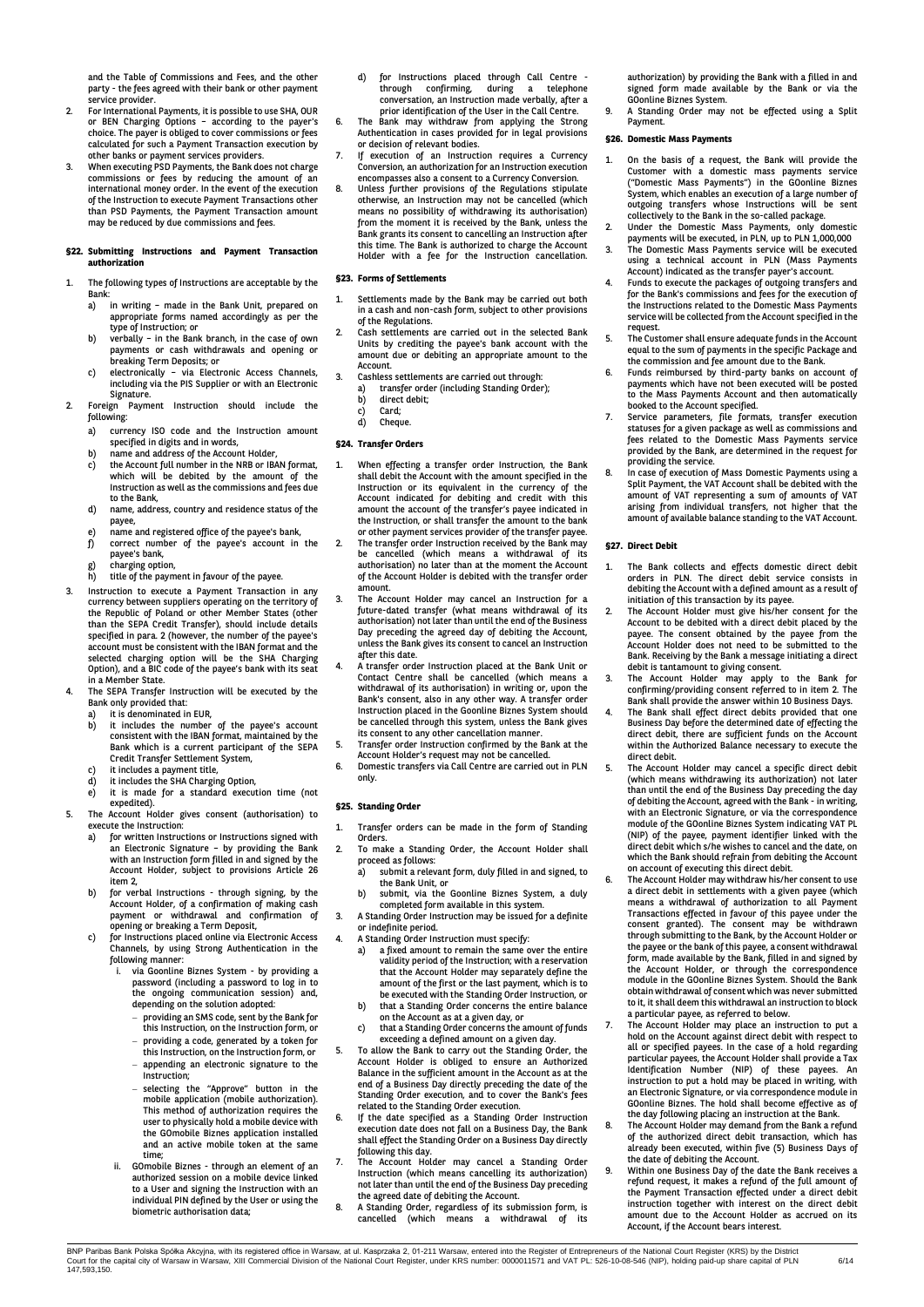## **§28. Card**

- 1. The Card allows the User, until expiry date specified on the card, to carry out Instructions to debit the Account.
- 2. Detailed rules of issuing and using Cards as well as observing the rules of secure usage of Cards and reporting unauthorized Payment Transactions have been stipulated in separate regulations.

## **§29. Cheques**

- 1. The Bank accepts cheques which are not stale for Collection from the Presenter and cashes them in the following manner:<br>a) external coll
	- external collection (if a Cheque is drawn by the Cheque Drawer whose account is maintained in another bank) - in such a situation, the Presenter receives the amount for which the Cheque is drawn when the Cheque Drawer's bank transfers the amount to the Bank,
	- b) own collection (if a Cheque is drawn by the Cheque Drawer whose account is maintained by the Bank) - in such a situation the Bank pays for the Cheque in the form of a non-cash settlement or as a cash
- withdrawal, to debit the Cheque Drawer's account. 2. Cheques which include "crossed cheque," "transfer to account" or another similar clause may be paid only in a non-cash form, i.e. by crediting the Presenter's Account by funds on account of their purchase by the Cheque Drawer's bank.
- 3. Cheques accepted by the Bank for Collection in the external collection mode should contain an Endorsement. By making an Endorsement on cheques, the Presented authorizes the Bank to exercise all rights under the cheque, including to present the Cheque for
- payment in the Cheque Drawer's bank. 4. In the event the cheque is returned by the Cheque Drawer's bank with a refusal to pay, the Bank returns the
- Cheque to the Presenter. 5. On account of accepting Cheques for Collection and cashing them, the Bank charges commissions and fees pursuant to the Table of Fees and Commissions .<br>applicable in the Bank.

## **§30. Deadlines for receiving and carrying out Instructions on Outgoing Payment Transactions**

- 1. An Instruction is considered received at the moment when the Instruction is delivered to the Bank. In the event the Bank receives the Instruction on a day other than a Business Day, the Instruction is deemed to be received on the first Business Day following that day. The Account is not credited before the Instruction has been received.
- 2. Depending on the form of Instructions made, the moment of delivery is:
	- a) the moment the Bank receives a written, document or verbal Instruction,
	- b) the Bank receives an Instruction through the Call Centre,
	- c) the moment an Instruction is entered into an electronic communication channel in a manner that enables the Bank to read it - for Instructions made in the GOonline Biznes, Connexis, Connexis Cash Mobile, GOmobile Biznes.
- 3. In the event the Instruction is made on a day which is not a Business Day for the Bank or it is made after the Cutoff Time, it shall be deemed, only for purposes of calculating the Instruction execution date, that the Bank has received the Instruction on the nearest Business Day following the day on which it is placed.
- 4. If the Instruction is to be effected on the day indicated by the Account Holder (future-dated Instruction), it shall be deemed that the Bank received the Instruction on the day indicated as its execution day, only for purposes of calculating the Instruction execution date. In the event it is not a Business Day for the Bank, it shall be deemed, for purposes of calculating the Instruction execution date, that the Bank has received the Instruction on the nearest Business Day following that day.
- 5. PSD Payments in EUR or PLN, are executed not later than: a) by the end of the next Business Day following the Bank's receipt of the Instruction submitted electronically,
	- b) by the end of the second Business Day after receipt by the Bank of Instruction in a paper form, excluding Instructions concerning Payment Transactions in PLN executed in whole on the territory of the Republic of Poland, which are governed by the Tax Law Act of 29 August 1997 and the Regulation of the European Parliament and of the Council (EU) No. 952/2013 of 9 October 2013 establishing the European customs code, which are executed not later than by the end of the next Business Day after their receipt by the Bank.
- 6. Instructions other than Payment Transactions in EUR and PLN executed on the territory of the Republic of Poland or other Member States are executed by the end of the
- fourth Business Day following their receipt by the Bank. 7. An execution of an outgoing Payment Transaction means the Payment Transaction amount will credit a payment

account of a bank or other payment services provider of the payee of the Payment Transaction.

- 8. Detailed information on terms of carrying out Instructions is available in Bank Units, on the Bank's Website or through the Call Centre.
- 9. In the event of doubts as to whether the Instruction has been submitted by a person authorized to act on behalf of the Account Holder, the Bank may suspend the Instruction execution until the Account Holder is contacted to confirm making the Instruction.

## **§31. NON-STP Transfer**

In case of execution of a Payment Transaction qualifying as a NON-STP Transfer, the Bank will charge a fee for additional actions related to payment orders that do not comply with STP standard, pursuant to the Table of Commissions and Fees.

## **§32. Cash Payments and incoming transfers execution**

- 1. The Bank credits the Account:
	- a) with the amount of an open cash payment made at the cash desk of the Bank's Unit - immediately upon its making, no later than on the same Business Day. The date of posting of closed payments is indicated in a separate agreement regarding the service of that product;
	- b) with the incoming transfer amount received by the end of the Business Day - immediately upon crediting the Bank's account with this amount;
	- payments received after Cut-Off Times credit the Account on the following Business Day. The day on which the Account is credited with the incoming transfer amount is the Value Date.
- 2. The Bank provides the Payment Transaction amount available to the Account Holder immediately after the amount credits the Bank's account, in the event on the Bank's side: (i) there is no currency conversion or (ii) there is a currency conversion between EUR and the currency of a Member State or between two currencies of Member States. The obligation to immediately provide the Payment Transaction amount available to the Account Holder applies also to Payment Transactions between accounts maintained by the Bank.
- 3. If the Agreement stipulates that the Bank does not post incoming transfers on a specified Account type, the Bank credits the Current Account with the amount of a transfer ordered to such Account type.
- 4. The Bank shall credit the Account indicated in the transfer order with the amount of the incoming order.
- 5. If the Account indicated in the transfer or in the instruction submitted by the Account Holder is maintained in a currency other than the transfer currency, the Bank will credit the Account after a Currency Conversion of the transfer amount.
- 6. The Bank may refuse to credit the Account with the incoming transfer amount in a situation when the principal or the intermediary in such a Payment Transaction is one of the entities referred to in Article 20 item 1 section g) sub-items (i)-(iii) of the Regulations or when such a transfer concerns the Payment Transaction referred to in Article 20 item 1 section g) sub-items (iv)- (v) of the Regulations. § 20 item 3 of the Regulations shall apply accordingly.

#### **§33. Adjustments of incorrect postings**

In the event an incorrect posting is made in the Account or the VAT Account, the Bank reserves the right to adjust such a posting without having to obtain the Account Holder's consent, and if the Account or the VAT Account has been credited as a result of an incorrect posting, the Account Holder shall immediately return unduly received funds to the Bank. The Bank has the right to deduct the receivables due to the Bank from the Account Holder on account of an undue amount posted to his/her Account or VAT Account from the receivables due to the Account Holder from the Bank under the Account Agreement, without the need to submit a separate declaration of will. The Bank shall immediately notify the Account Holder about such an offset made.

**VI. Conclusion, confirmation and settlement of Transactions**

#### **§34. Transaction conclusion manners**

- Transactions may be concluded:
- 1) over the phone, or<br>2) electronically via 2) electronically - via Electronic FX Trading Platform or the Godealer application, under separate regulations and after making such functionality available to the Account Holder by the Bank.

## **§35. Preliminary Conditions for the Transaction conclusion.**

- A decision on starting cooperation with the Account Holder as regards the conclusion of Transactions shall be conditioned by the Bank upon the Account Holder's prior fulfilment of the following conditions:
	- 1) holding Customer's Settlement Accounts by the Account Holder,
- 2) indicating by the Account Holder of persons authorized to conclude Transactions on behalf of the Account Holder, in addition to the above:
- 3) at the Conclusion Date, the Account Holder shall hold funds in the relevant currency on the Customer Settlement Account that are sufficient to execute the Transactions - in the case of concluding Today Transactions,
- 4) the Account Holder shall be granted a Transaction Limit by the Bank and, if required by the Bank, the Account Holder shall submit an enforcement submission statement in the form and with contents accepted by the Bank - in the case of concluding
- Tomorrow Transactions and Spot Transactions. 2. Fulfilment by the Account Holder of the preconditions specified in item 1 shall not impose on the Parties any obligations to conclude the Transactions.
- The Parties shall not be liable towards each other for damage for which they are not culpable.

## **§36. Concluding Transactions within the Transaction Limit**

- 1. At the Account Holder's request, a Transaction Limit can be granted by the Bank to the Account Holder. Upon granting the Transaction Limit, the Account Holder can enter into Tomorrow Transactions and Spot Transactions with the Bank, provided that their conclusion does not result in exceeding the Transaction Limit granted.
- At the Account Holder's request, the Bank shall inform the Account Holder on the Transaction Limit availability on a given Business Day.
- In order to make it possible for the Bank to grant and set the Transaction Limit in proper amount, and to verify the assessment of the financial and economic standing of the Account Holder and their ability to re-pay receivables under the Transactions concluded within the granted Transaction Limit amount, the Account Holder shall present the Bank with all the documents and information required by the Bank for this purpose.
- 4. If the Account Holder does not present the documents or information referred to in para. 3 on time; or if the presented documents or information indicate that their financial and economical standing and their ability to repay receivables under the Transactions concluded within the granted Transaction Limit amount has decreased, the Bank may lower the amount of the Transaction Limit.
- At the request of the Account Holder, the Bank may, at its discretion, agree to enter into a Tomorrow Transaction or Spot Transaction with the Customer, also in the case the Transaction Limit has been used in full or exceeded, or in the case the Customer has no Transaction Limit with the Bank.
- 6. After the Account Holder has applied for concluding Tomorrow or Spot Transactions, the Bank shall inform the Account Holder about a possibility of its conclusion or refusal to conclude it, taking into account in particular the Notional Amount and Transaction type requested by the Account Holder.

## **§37. Minimum Notional Amount**

Over the phone, the Bank concludes the Transactions whose Notional Amount or its equivalent in the Settlement Currency calculated at the Exchange Rate, is not lower than PLN 50,000.00. The Bank can consent to concluding a Transaction in a lower amount.

## **§38. Transaction conclusion over the phone**

- Transactions are concluded over the phone, provided that the Parties sign an Account Agreement.
- Each Party grants its consent to recording the content of telephone conversations pertaining to Transactions, in particular the Transaction Terms, by the other Party, on electronic data carriers it has selected. Such a recording could constitute evidence in proceedings before courts of law, held to resolve potential disputes between the Parties in connection with the Transactions concluded over the phone.
- 3. In order to conclude Transactions over the phone, one Party shall contact the other Party in the following manner:
	- 1) the Account Holder shall contact a Bank employee authorized to conclude the Transactions by calling
	- 2012<br>
	2012<br>
	the predefined telephone number;<br>
	2012<br>
	the Bank shall contact the person indicated by the<br>
	Account Holder in the Bank's form as the person<br>
	authorised to conclude specific type of Transactions<br>
	on behalf of th
	- request of the Bank's employee, information out of the identifying data specified by the Account Holder on the Bank's form referred to in para. 3 item 2. The Bank shall identify the Account Holder on the basis of the above information. Transactions executed by a person using identification information available only to the Account Holder, shall be charged to the Account Holder.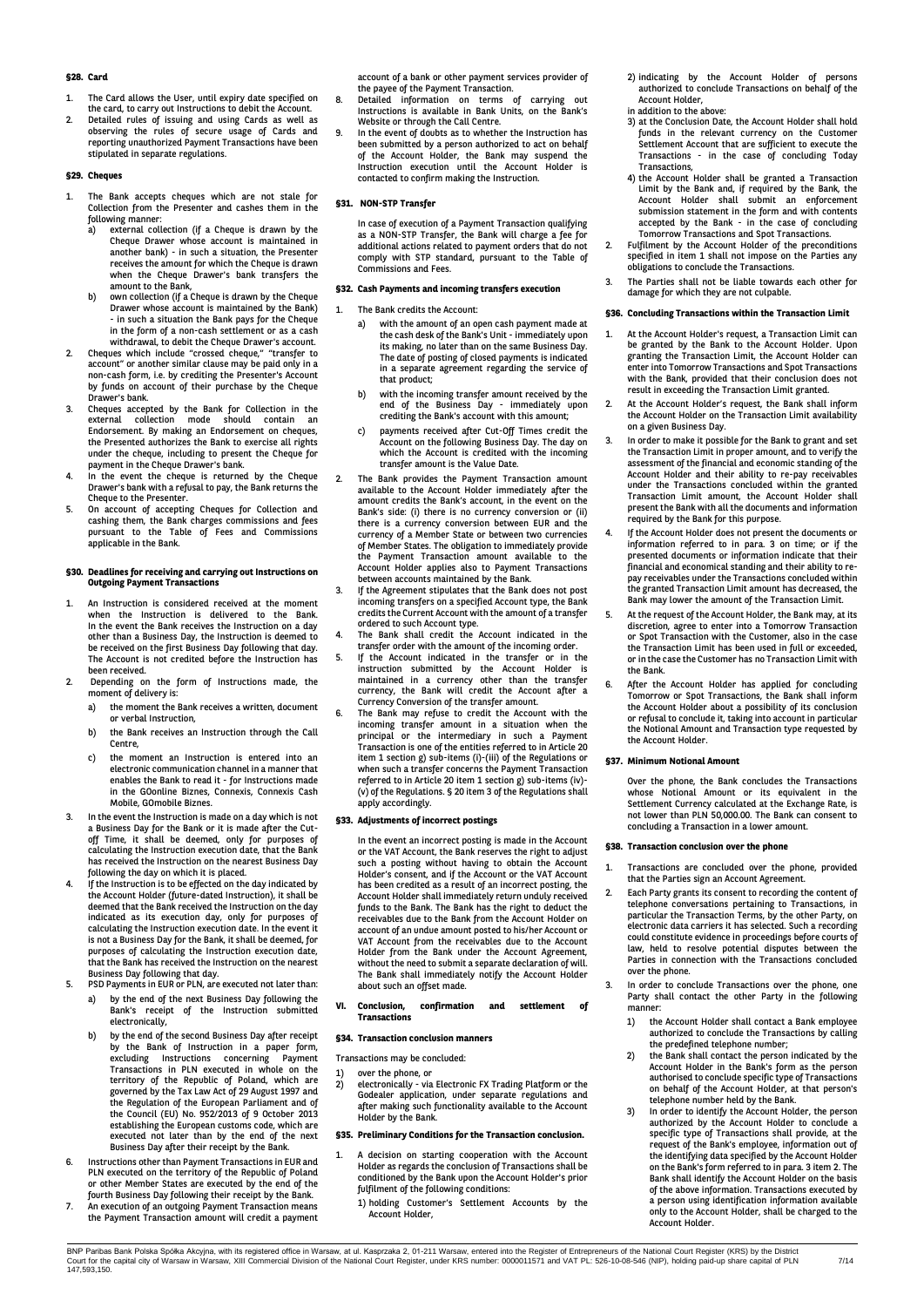- 4) Identification information referred to in para. 3 item 2 constitute confidential data and the Account Holder shall not disclose this data to unauthorized persons.
- 4. The Transaction is concluded once the Account Holder and the Bank have made a unanimous declaration of will, to the effect that they accept the Transaction Terms.
- 5. In order to enter into a Transaction, the Parties shall, in each case, agree on at least the crucial Transaction Terms out of the following: Notional Amount, Currency, Settlement Currency, Exchange Rate, Settlement Date.

#### **§39. Transactions concluded to perform a Transfer Instruction**

- 1. A transaction concluded to perform a Transfer Instruction - is concluded by the Account Holder to enable the latter to place a Transfer Instruction with the Bank on the Settlement Date for a given Transaction at
- the latest and to perform this instruction by the Bank. 2. Due to the fact that until the moment of posting by the Bank of a Transfer Instruction (resulting in the execution of the Transaction Settlement by the Bank, by debiting the Customer's Settlement Account with the Settlement Amount in the Settlement Currency), the Settlement Amount resulting from the Transaction is visible on the Customer's Settlement Account as an available balance, the Account Holder, while submitting other instructions concerning the funds on that account, is obliged to ensure:

1) on the Settlement Date - in the case of Today

Transactions, or 2) on the Business Day preceding the Settlement Date in the case of Tomorrow Transactions or Spot m and ease

cash in the amount necessary to execute a Transfer Instruction by the Bank (including the Account Holder's payment of a commission on this account).

- 3. In case of a Transaction concluded for the purposes of
	- executing a Transfer Instruction, concluded:<br>1) by telephone the Account Holder, in 1) by telephone - the Account Holder, in addition to agreeing on the Terms and Conditions of the Transaction,referred to in Article 37 item 6, is additionally obliged to:
		- inform about the purpose of concluding a Transaction (*a Transaction concluded for the purpose of executing a Transfer Instruction*) the Bank's employee authorized to conclude Transactions on behalf of the Bank,
		- and then, after receiving information from that employee about the reference number of the Transaction concluded - include that number in the Transfer Instruction submitted to the Bank via the GOonline Biznes System, or
	- 2) via the Electronic FX Trading Platform or the Godealer application - the Account Holder, in addition to agreeing on the Terms and Conditions of the Transaction, referred to in Article 37 item 6, is additionally obliged to include the reference number of the Transaction concluded, generated by this trading platform or the Godealer application, in the Transfer Instruction submitted to the Bank via
- the GOonline Biznes System. 4. Conclusion of the Transaction results in the Account Holder's obligation to submit the Transfer Instruction to the Bank on the Settlement Date at the latest. The obligation should be fulfilled by submitting one or more Transfer Instructions via the GOonline Biznes System, for the total amount equal to the entire Notional Amount. Each Transfer Instruction should be submitted by the Cut-Off Time relevant for the specific Transaction Currency.
- 5. The Bank may refuse to execute the Transfer Instruction in the event there are no funds on the relevant Customer Settlement Account in the amount sufficient for the Bank to perform a Transfer Instruction (including payment of
- a commission thereunder by the Account Holder). 6. In order for the Bank to execute a Transfer Instruction at the Exchange Rate agreed upon by the Parties in the Terms and Conditions of Transaction, a Transfer Instruction is to be submitted each time, in accordance with the following:
	- 1) the GOonline Biznes System functionalities, 2) the provisions referred to in item 4,
	- 3) provisions referred to in item 3 sections 1-2, concerning the need for the Account Holder to take into account the reference number of the Transaction concluded in a Transfer Instruction submitted to the Bank via the GOonline Biznes System.
- 7. The Transfer Instruction submitted by the Account Holder:
	- 1) in breach of the rules referred to in item 3 sections 1-2, concerning the need for the Customer to include the reference number of the Transaction concluded in a Transfer Instruction submitted to the Bank via the [GOonline Biznes System, or](mailto:BiznesPl@net%20or)
	- 2) not in according to the [GOonline Biznes](mailto:BiznesPl@net%20or) System functionalities,
	- will be executed by the Bank on standard terms, without taking into consideration the Exchange Rate

agreed in the Transaction Terms, i.e. at the exchange rate consistent with the table of exchange rates applicable in the Bank.

- 8. If:
	- 1) the Account Holder fails to submit one or more than one Transfer Instruction for the total Transaction Amount or
	- 2) There are no sufficient funds on the Customer's relevant Settlement Account to execute the Transfer Instruction by the Bank (including the payment of a commission on this account by the Customer),

The Transaction Amount or its part which has not be subject to the Transfer Instruction, may be converted by the Bank into the Settlement Currency of that Transaction, at the exchange rate(s) indicated in the table of exchange rates applicable in the Bank at the moment of the currency conversion, unless on the Conclusion Date, by 4:30 p.m., the Account Holder agrees with the Bank on another exchange rate at which the Bank will convert the currency. In order to agree on the exchange rate referred to above, the Parties will contact each other on the phone.

- 9. If, as a result of the currency conversion referred to in item 8, the amount of the exchange rate difference between the Exchange Rate and the exchange rate used in the currency conversion:
	- is due to the Bank the Account Holder shall pay this amount to the Bank. The payment shall be made through charging this amount by the Bank from the Customer's Settlement Account in the Settlement Currency or from any other account of the Account Holder held with the Bank. Whenever the currency of the amount due to the Bank is different from the currency of the account from which such an amount is collected – the Bank shall convert this amount into the currency, in which it is due to it at an appropriate exchange rate indicated in the table of exchange rates applied at
	- the Bank at the moment of the collection, 2) is due to the Account Holder the Bank shall credit the Customer's Settlement Account in the Settlement Currency.

## **§40. Proposals**

Today, Tomorrow and Spot Transactions may be concluded in a bid mode, i.e. as a result of a statement of will to conclude such Transaction made by the Customer (in a method accepted by the Bank), containing material provisions of the Transaction ("the Bid") and of the Bank accepting such Bid in the time frame agreed on by the Parties. The Today, Tomorrow and Spot Transactions are concluded when the Bank realizes the Bid made by the Customer.

#### **§41. Confirmations**

- The Bank confirms to the Transaction conclusion to the Account Holder by providing him/her with respective Confirmation, which constitutes evidence of the Transaction conclusion, immediately, however, no later than on the Business Day following the Transaction Conclusion Date, in the manner agreed with the Account Holder. The Transaction, however, shall be validly entered into irrespective of whether its Confirmation has been drawn up or not.
- 2. The Confirmation does not require a signature from the Bank and is of informative character, with regard to the Transaction concluded. Objections to the text of the Confirmation received should be raised immediatelly, no later than by the end of the Business Day on which it was received.

## **§42. Transaction settlement**

- Subject to the provisions referred to in Article 38 item 2. the Transaction Settlement shall take place on the Settlement Date in the following manner:<br>1) if the Seller is the Bank - the Bank
	- if the Seller is the Bank the Bank shall credit the Notional Amount to the Customer Settlement Account maintained in the Transaction Currency, and shall debit the Settlement Amount to the Customer Settlement Account in the Settlement Currency;
	- if the Seller is the Account Holder the Bank shall debit the Notional Amount to the Customer Settlement Account maintained in the Currency and credit the Settlement Amount to the Customer Settlement Account in the Settlement Currency.
- 2. On the Settlement Date, the Account Holder shall ensure funds on the relevant Customer's Settlement Account in the amount of, respectively, the Notional Amount or the Settlement Amount, and in the case of a seizure of that account by an authorized enforcement body, make a payment directly to the Bank's Settlement Account, quoting the number of the Transaction under which the payment is effected.
- 3. The Party which fails to fulfil its obligation related to making the payment under the master agreement or Transaction in due time shall, at a request of the other Party, pay interest for delay equal to the Maximum Default Interest on the equivalent of the past-due payment amount, translated into PLN at the NBP midrate as at the Settlement Date.
- In the event on the Settlement Date there are no sufficient funds on the respective Customer Settlement Account to execute (settle) the Transaction, the Bank may refrain from making the payment which it is obliged to make under the Transaction, and may conclude a transaction opposite (as to trade direction) to the given Transaction (the "Bank's Closing Transaction") in order to close the Bank's open currency position. The Bank's Closing Transaction will be concluded at the relevant exchange rate determined in the first table of exchange rates announced by the Bank on the Bank's Closing Transaction conclusion date (not earlier than on the Business Day following the Transaction Settlement Date). If, as a result of concluding the Bank's Closing Transaction, an amount under the exchange rate difference between the FX Rate and the exchange rate applied in the Bank's Closing Transaction:<br>1) is due to the Bank - the Account Ho
- is due to the Bank the Account Holder shall pay this amount to the Bank. The payment shall b made through charging this amount by the Bank from the Customer's Settlement Account in the Settlement Currency or from any other account of the Account Holder held with the Bank. Whenever the currency of the amount due to the Bank is different from the currency of the account from which such an amount is collected – the Bank shall convert this amount into the currency, in which it is due to it at an appropriate exchange rate indicated in the table of exchange rates applied at the Bank at the moment of the collection,
- 2) is due to the Account Holder the Bank shall credit the Customer's Settlement Account in the Settlement Currency.

#### **§43. Transaction valuation**

- 1. The Bank shall calculate the Transaction Valuations on every Valuation Date and once a week provide the Account Holder with information on its amount as at the indicated Valuation Date (provided that there were Transactions pending on the Valuation Date).
- Whenever the information on Transaction Valuation provided to the Account Holder refers to the "Regulations on conclusion of FX and derivative transactions" - it shall mean these Regulations (insofar as such Transactions are concerned).

#### **VII. Electronic Access Channels**

#### **§44. Types of Electronic Access Channels**

- The Bank allows the User to access information on the Account and place Instructions regarding the Account via Electronic Access Channels, including:<br>a) Connexis/ Connexis Cash Mobile:
	- Connexis/ Connexis Cash Mobile;
	- b) the GOonline Biznes System / GOmobile Biznes;
	-
	- c) Customer Service; d) Call Centre;
	- e) Card.
- 2. The Bank authorizes the User to access the Connexis/ Connexis Cash Mobile, GOonline Biznes System/ GOmobile Biznes, Customer Service and the Call Centre upon signing an Account Agreement by the Account Holder. The Bank shall grant the Card to the User upon submitting a request for using the Card by the Account Holder. Information on IT hardware requirements necessary to use Electronic Access Channels is available in the Bank Units, on the Website or through the Call Centre.
- 3. The User may start using the Connexis, Connexis Cash Mobile, GOonline Biznes, GOmobile Biznes Systems, Customer Service and the Call Centre provided that the Account Holder/User has activated the above services. 4. In order to activate:
	- a) Connexis/ Connexis Cash Mobile, the Account Holder should sign an additional agreement with
	- the Bank; b) GOonline Biznes System - the Account Holder should submit a request for activation, with the Bank's Unit, indicating at least persons (Users) for original definition of rights to the System GOonline
	- Biznes; c) Customer Service - the Account Holder should submit a request for activation of the service to the
	- Bank's Unit; d) Call Centre the Account Holder should submit a relevant request to any Bank Unit;
	- e) GOmobile Biznes is made available to all Users who have GOonline Biznes.
	- 5. To deactivate an Electronic Access Channel, the Account Holder shall make a relevant written request or a request with an Electronic Signature in the Bank Unit.
- 6. Deactivation of GOonline Biznes also means blocking the User's access to GOmobile Biznes and the Electronic FX Trading Platform.
- Type of available Electronic Access Channels, their functionalities, including the type of Instructions which the User may submit via such channels are limited by the current functional scope of the Electronic Access Channels. Information on the scope of functionality of Electronic Access Channels can be obtained in the Bank Units, on the Website or through the Call Centre.
- 8. The Bank provides the User with access to Electronic Access Channels 24 hours a day, 7 days a week, except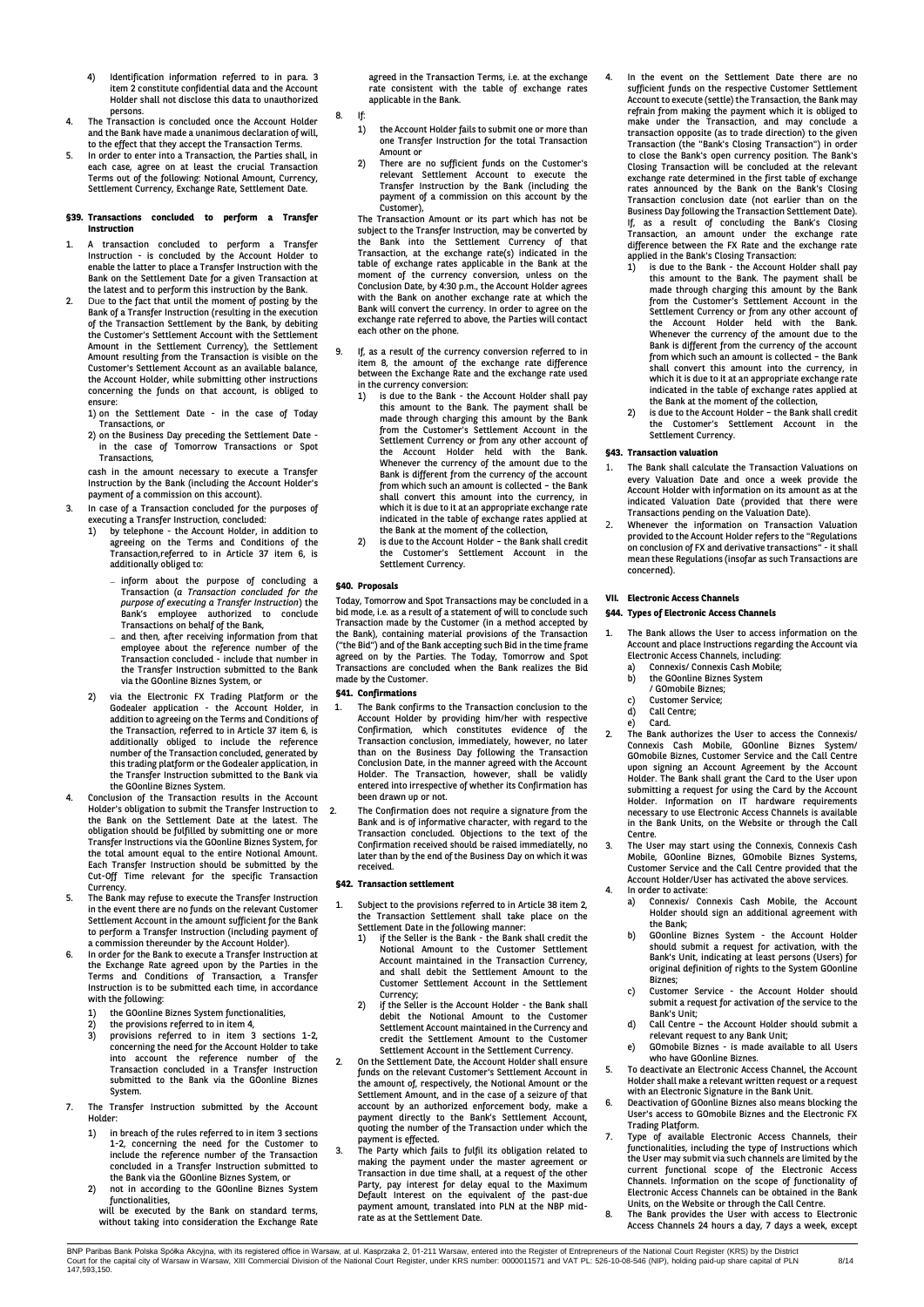the Customer Service. The Bank, however, stipulates the possibility of making breaks in the operation of the Electronic Access Channels, to perform such actions as maintenance, enhancements or security measures, necessary to ensure proper operation of the Electronic Access Channels.

In case when the Account Holder requests the possibility to log in via the GOonline Biznes System to electronic<br>platforms of companies from the BNP Paribas Group, the Account Holder thereby authorizes the Bank to provide the BNP Paribas Group company operating a given platform with information constituting a bank secrecy, to the extent necessary to make available and service the possibility to log in to the company's platform from the GOonline Biznes System.

## **§45. Functionality and technical requirements**

- With respect to all Accounts, the GOonline Biznes System enables the User to perform, in particular, the following actions:<br>a) ac
	- a) access the information on the Account, Cards and Payment Transactions made by means of such Cards, commissions and fees charged by the Bank as well as Instructions made;
	- b) make or cancel Instructions, including transfer orders, opening or breaking Term Deposits, c) apply for products currently offered by the Bank,
	- d) submit Instructions regarding products offered by the Bank,
	- e) exchange correspondence with the Bank.
	- The Account Holder, or its duly authorized User, within the scope defined by the Bank, may restrict access for this or any other User to the above-mentioned services.
- 2. GOmobile Biznes will be made available on the condition that the User has access to the GOonline Biznes System and has downloaded and installed the "GOmobile Biznes" application on their mobile device. The list of operational systems for mobile devices dedicated to using GOmobile Biznes is available from the Website.
- 3. While activating GOmobile Biznes, the User defines the PIN number used to authorize transactions in GoMobile
- Biznes. 4. While activating a mobile token in GOmobile Biznes the User may use an option to establish a separate PIN for
- mobile authorization in GOmobile Biznes. 5. For log-in and authorization in the GOmobile Biznes application, the User may also use the Biometric authorization data, f.e. a fingerprint or individual face characteristics.
- 6. A User who uses the log-in and authorization methods based on the Biometric authorisation data shall not allow third persons to save their biometric features on the User's mobile device where the GOmobile Biznes application is installed and activated.
- 7. The Bank shall not be held liable if the User, while using the mobile device, including its features such as the biometric features reader, allows for the features of such third person to be read and in the device qualifies the third person data as the User data.
- 8. In justified cases related in particular to safety or technical problems, the Bank reserves the right to turn off the Biometric authorization data function.
- 9. Based on the authorizations defined in the GOonline Biznes System, GOmobile Biznes allows the User access to a part of the GOonline Biznes functions. A list of those functions is available from the Website;
- 10. Proper operation of the GOonline Biznes System requires the User to ensure that the computer and software is in good working order and:
	- a) ensuring access to the Internet network, and b) equipped with the internet browser enabling the
- use of TLS1.1 128-bit protocol. 11. The Bank may change technical or hardware requirements for the equipment necessary to ensure proper operation of the GOonline Biznes System/GOmobile Biznes Detailed technical requirements for using the Electronic Access Channels are available from the Website.
- 12. The Connexis System has the following features:
	- a) an international system to administer accounts dedicated especially to entities from different countries, where the BNP Paribas group operates, b) secured access to the system using token-type
	- devices, c) possibility to effect transfers and generate account
	- statements with respect to accounts attached to the User d) authorisation of payments from different accounts
	- in various countries, e) possibility of cooperation with F-K systems
	- applying data exchange using MT101 and MT940 formats,
	- f) possibility to transfer administration of the access to the account in the system to indicated Users.
- 13. Conditions for making Connexis Cash Mobile available to the User are the following: the User has to have access to the Connexis System and download to a mobile device dedicated applications called "Connexis Cash Mobile" and provided by the BNP Paribas Group in Apple App Store and Google Play.
- 14. Connexis Cash Mobile, under authorization rights defined in the Connexis System allows the User to:
	- a) access information on Accounts, Account history,
- b) authorize an Instruction of a transfer ordered via the Connexis System. 15. With respect to all Accounts, the Call Centre enables the
	-
	- User to perform, in particular, the following actions: a) access the information with respect to the Account and Instructions made (through the Bank-o-phone and Consultant Service), b) open or break Term Deposits (through the Bank-o-
	- phone and Consultant Service), c) make transfer orders Instructions to the benefit of
	- the predefined beneficiaries (through the Bank-ophone),
	- d) make transfer orders Instructions through the Consultant Service,
	- e) access information on Cards and other products the Bank offers to the Account Holder (through the Bank-o-phone or Consultant Service),
	- f) have a stop or hold put on the Card through the Consultant Service, and through the Bank-o-phone only for Cards to be issued from September 2016,
	- g) activate the Card through the Consultant Service, and through the Bank-o-phone only for Cards issued from September 2016,
	- h) order confirmation of Instructions made (through Consultant Service).
- 16. Telephone numbers to the Call Centre are specified at the
- Website (a call charge according to operator's price list). 17. Instructions made through the Consultant Service cannot exceed the daily limit amount determined by the Bank. The daily limit amount is specified on the Website.
- 18. A correct operation of the Call Centre requires the User to use a touch-tone dialling telephone in working order. 19. The Account Holder can, within the scope determined by
- the Bank, limit its own access or access of predefined Users to the services specified above.

## **§46. Security Rules**

- 1. Any information the disclosure of which could make the Bank, while identifying the User or authorizing Instructions s/he makes via the Electronic Access Channels, recognize an unauthorized person as the User based on correct information provided by that person as required for such identification or Payment Transactions authorization, or the Transaction conclusion, in particular a password, PIN, SMS code, a private key or a key generated by a token, shall be kept secret by the User. Therefore, the User shall maintain confidentiality of any information that would enable somebody to access any of the Electronic Access Channels, make Instructions or other requests using them. The above obligation covers also the User's commitment to ensure conditions that make it impossible for unauthorized persons to get to know the data identifying him/her or used to authorize Payment Transactions, passed on by the User while using Electronic Access Channels.
- 2. The User is obligated to follow security rules set forth by<br>the the Bank. In particular, proper security should be maintained of the
	- telecommunications and IT devices (e.g. computer, mobile phone, tablet) used by the User to access
	- Electronic Access Channels; specifically, the User shall: a) use original software only and apply means of security recommended by the producer of such software,
	- b) make regular updates of the operating system and the Internet browser recommended by the Bank,
	- c) use current versions of anti-virus and anti-malware software and firewalls to protect the computer
	- against unwanted network traffic, d) limit access to telecommunication devices to trusted persons only, and access to devices used for the Instruction Authorisation - only to persons authorized to perform such actions.
- 3. Besides, the User is obliged to exercise due diligence when executing any activities related to using the Electronic Access Channels, especially logging in and out from the system and authorization of Payment Transactions, in order to secure Instructions made through Electronic Access Channels.

While using the GOonline Biznes System, the User is obliged to verify each time (i) whether he/she logs on to the Website (by verifying the domain name of the website he/she is logging on to, i.e. bnpparibas.pl), (ii) whether the connection to the Website is encrypted (in such a situation the website address starts with https://), (iii) whether it establishes a connection with the Bank's servers by verifying the website certificate (a detailed manner of such verification is indicated in the security rules described on the Website), and (iv) whether the SMS Code received on the phone in the text message is used to authorize the action he/she intends to take.

Security rules have been described in detail on the Website; they are also available in the Bank Units or through the Call Centre. By entering into the relevant agreement, which provides for an option to use Electronic Access Channels, the User confirms that he/she has read and understood the security rules set by the Bank and accepted them.

- 5. To preserve the security of the Instructions made, the Bank informs you that it does not contact Users requesting them to provide their access passwords to the Electronic Access Channels, especially via email or using any means of distance communication, or by redirecting
- them (sending links) to any websites. 6. In the event the above information, in particular: the password, PIN, SMS Code, a private key or a token device has been lost, stolen, appropriated, copied or disclosed to or used by an unauthorized person, or if there is a suspicion that such a situation has occurred, the User subpressive that sould a shouldness has seen that sould immediately change the password or PIN accordingly, or instruct the Bank to prevent (block) any further use of the respective Electronic Access Channel. The same notification should be made in the case of loss, theft, appropriation, unauthorized use, access or copying of the content of the device possessed by the User serving him/her to use the Electronic Access Channels or a suspicion that such a situation has occurred. notification referred to herein should be made by contacting the Call Centre.
- 7. The Bank reserves the right to block any Electronic Access Channel in the following cases: a) any justified reasons related to secure access via
	- such an Electronic Access Channel,
	- b) in connection with a justified suspicion of an unauthorized use of that Electronic Access Channel or intentional effecting of unauthorized Payment Transaction through that channel.
- 8. Out of concern for security of services provided by the Bank through the Consultant Service, all telephone conversations between the User and the Bank's employees may be recorded by the Bank on a selected data carrier.
- The Bank recommends that the Account Holder who uses the Account via any Electronic Access Channel should install and use the Software in its IT system. The Account Holder, accepting the Bank's recommendations, should install and use the Software indicated by the Bank. The Account Agreement may provide that the installation and use of the Software, including entering into a relevant agreement with the Software supplier, constitutes the Account Holder's obligation and not only the Bank's recommendation.
- 10. The Bank enables the Account Holder a use of the Software without any additional charges under a separate agreement signed by the Bank with the
- Software supplier. 11. The agreement on the Software installation and use is concluded by the Account Holder directly with the Software supplier by accepting the end-user licence. The Bank is not a party to the agreement signed by the Account Holder with the Software supplier. The Bank wishes to inform you that installation and use of the Software is a technical solution that substantially increases the safety of the Electronic Access Channels use.
- 12. If the Account Agreement includes an obligation for the Account Holder to conclude, prior to starting the use of the Account through any Electronic Access Channel, a separate agreement with the Software supplier on the installation and use of the Software indicated in the Account Agreement, the Account Holder shall immediately notify the Bank about signing the said agreement.
- 13. The Account Holder shall be informed by the Bank, in a manner the Bank deems appropriate, in particular through a direct contact with the Account Holder, a separate message or messages addressed individually to the Account Holder to the email address indicated in the Account Agreement or via information published on the Website about basic assumptions, objectives and functionalities of the Software as well as the need of its update.
- 14. The security rules specified above are without prejudice to the Account Holder's consent of the PIS Supplier to provide the service of initiating payments from Payment Accounts or the AIS Supplier to provide the service of access to information on the Payment Accounts held and Payment Transactions related to those Payment **Accounts**
- 15. The Bank may deny the PIS Supplier or AIS Supplier access to a given Payment Account for objectively justified and duly documented reasons related to unauthorized or illegal access to a Payment Account by such AIS Supplier or PIS Supplier, including unauthorized initiation of a Payment Transaction.
- 16. In the case referred to in item 14, the Bank, in a manner chosen by it, in particular by electronic means, informs the Account Holder about the denied access to the Payment Account and its reasons. This information, if possible, is provided to the Account Holder before the access denial, and at the latest on the Business Day following the day of such refusal. The Bank may provide such information at a later date if it is justified by security reasons or separate regulations. The Bank enables the PIS Supplier or AIS Supplier to access the Payment Account immediately after the reasons justifying the refusal cease to exist.

#### **§47. User Identification**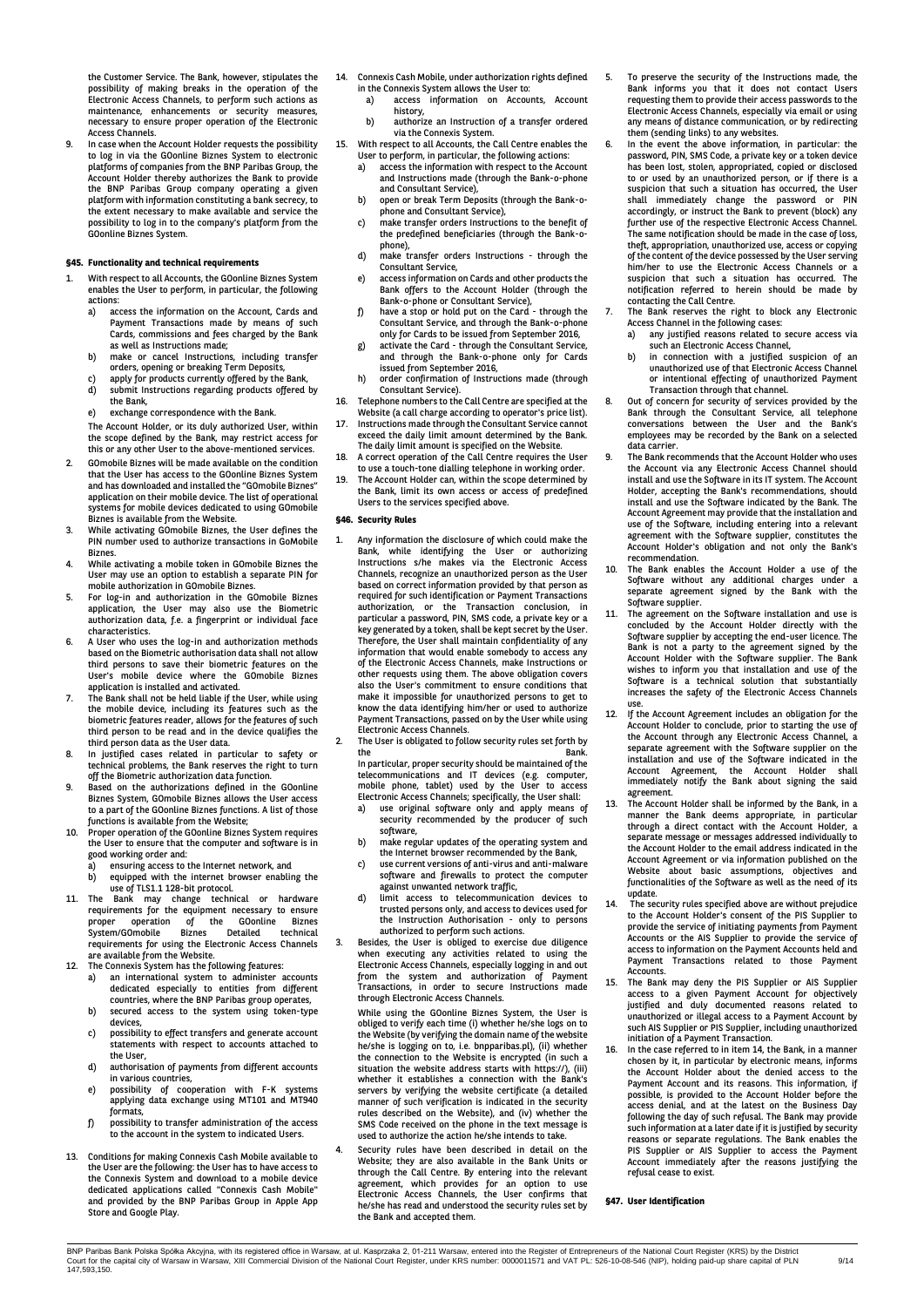- 1. The User obtains access to the Account through an Electronic Access Channel upon identification that the Bank performs in the manner appropriate for a given Electronic Access Channel.
- 2. In particular, the Bank identifies the User or verifies the Instruction s/he makes by means of an identification code, PIN, password, SMS Code, code generated by a token or other information owned by the Bank that should be known to the User only. In order to carry out the identification procedure by the Bank, the User shall follow the instructions:<br>a) presented in the
	- a) presented in the information materials the User received from the Bank through the Electronic Access Channel s/he wants to use; the information provided by the User and requested by the Bank to identify the User must be consistent with the information held by the Bank;
	- b) provided to the User by the Bank on a current basis through the Electronic Access Channel that the User intends to use; all information provided by the User and required by the Bank to identify the User must be consistent with the information held by the Bank.
- 3. If the User identification is unsuccessful three times running, to secure the funds deposited on the User's Account, the Bank reserves the right to put a hold on the User's Account through a respective Electronic Access Channel.
- 4. To unblock an Electronic Access Channel blocked by the Bank, the Account Holder must contact the Bank Unit or the Consultant Service of the Call Centre and follow the instructions given by the Bank.
- 5. The Bank may take extra safety measures, not mentioned in the Regulations, to prevent unauthorized individuals from using Electronic Access Channels.

#### **§48. Securing and saving Instructions**

All Instructions made through the Electronic Access Channels are duly captured, secured and stored by the Bank in a manner the Bank deems appropriate. **VIII. Commissions and fees**

## **§49. Table of Commissions and Fees**

- For maintenance of the Account, the Bank shall charge commissions and fees as specified in the Table of Commissions and Fees.
- 2. Commissions and fees are charged to the Account. Commissions and fees denominated in the currency other than the currency of the debited Account are converted at the NBP mid-rate announced on the day preceding the day the Account is charged with such a commission or
- fee. 3. The information on commissions and fees currently applied by the Bank can be obtained in the Bank Units, on the Website or through the Call Centre.
- 4. The Bank can unilaterally amend the Table of Commissions and Fees for important reasons which are deemed to be the occurrence of at least one of the following circumstances:
	- a) change of the consumer price index, compared to the previous index for a quarterly six-months or yearly period - by at least 1%
	- b) change of at least one of the interest rates published by the NBP, including the MPC, in particular:
	- change of the NBP lombard loans rate by at least 1% of the indicator since its last change,
	- change of the NBP bill of exchange rediscount rate by
	- at least 1% of the indicator since its last change, - change of the NBP reference rate - by at least 1% of the
	- indicator since its last change,
	- change of the mandatory reserve rate by at least 1% of the indicator since its last change;

c) change of change of costs the Bank must incur to<br>perform actions provided for in the Regulations, and<br>specifically the costs of electricity, telecommunication/IT<br>connections, IT, intrabank settlements, cards<br>settlements costs of third party services in relation to the previous price for the given service in a quarterly, six-months or yearly period by at least 0.1%;

d) change of scope, method or form of performance of the actions related to the product or service provided by the Bank under the Regulations and having impact on the Bank's operation or on the change of costs of operation under the Regulations incurred by the Bank by at least 0.1%;

e) necessity to adjust the level of commissions and fees to competitive offers, in relation to the Bank's market position, taking into consideration the amount of assets and type of product or service provided by the Bank;

f) changing or introducing new provisions of law or changing or applying new reference rates affecting the Bank's activity or increasing the operating costs covered by the Regulations, provided that the Bank is obliged,<br>based on these Regulations, to adjust fees and<br>commissions or to collect fees and commissions, or if the amended or newly introduced provisions of law have a direct impact on activities related to the execution of the agreement,

g) changing the manner of provision of services resulting from technical or technological solutions in the IT system impacting the Bank's activity and its services or impacting the increase of the costs of operation under the Regulations incurred by the Bank by at least 0.1%, as long as they ensure due performance of the Agreement;

h) change of macroeconomic conditions which affect the Bank's operations or the increase of costs the Bank incurs in connection with its operations specified in the Regulations,

i) in connection with withdrawal from the Bank's offer of a Commission and Fee Plan or any product or service offered under the Account Agreement and covered by the

Table of Commissions and Fees; j) in order to introduce change of name of a document or a service, editorial or structure changes or to make existing provisions of the Table of Commissions and Fees more precise;

- 5. The amendment to the Table of Commissions and Fees shall be made in accordance with the rules and Account Holder rights foreseen for amendments of the Regulations, referred to in § 66 para. 2-4.
- The Bank is entitled to change the Table of Commissions and Fees without prior notice as long as these changes refer only to lowering or waiving collection of fees and commissionsor changes to the names of products, services, systems without changing their functionality.

#### **§50. Rules for charging commissions and fees - general provisions**

- If for a certain Bank customer category the Table of Commissions and Fees provides for any particular rules and amounts of commissions or fees to be charged for specific services, as far as all other services are concerned, these customers are subject to fees and commissions according to the general rules set out in the Table of Commissions and Fees, binding on all customers of the Bank.
- 2. For non-standard services not included in the Table of Commissions and Fees, the Bank may charge fees in the amounts determined on an individual basis.
- 3. Commissions and fees for services executed upon orders of other banks are charged in the amount agreed with these banks.
- 4. Commissions and fees may be paid by the Account Holder
- in cash or charged by debiting the Account. 5. In the event of paying a commission or fee in cash, the Account Holder pays the due fee (commission) upon carrying out the operation for which the fee carrying core and open
- 6. The commission on purchase and sale of a foreign currency for PLN concerns only cash operations, understood as transactions where at least one side of operation is made in cash.
- 7. Commissions and fees for maintaining Accounts and execution of instructions are charged in the amounts and on dates set out in the Table of Commissions and Fees
- binding as at the day of effecting a given activity. 8. The Bank reserves the right to charge Accounts with commissions and fees due without a separate Account Holder's instruction.
- The commission for maintaining a Foreign Currency Account is charged in the Account Currency in the amount equivalent to the PLN rate calculated according to the NBP mid rate, each time to the FC Account which the commission applies to.
- 10. In the event on the day of charging a periodical commission, the Account balance is insufficient to cover the amount due, the Account is debited with a respective commission due and then the amount is reposted into the separate analytical account assigned to the Account Holder and maintained in a domestic currency. In such a case the Bank Unit maintaining the Account calls the Account Holder to settle its liabilities within the time frame set out in the payment reminder.
- 11. The Bank notifies Account Holders of updated contents of the Table of commissions and fees by exposing the new version in each branch of the Bank, by making the new version available on the Bank's Website or via the GOonline Biznes. As far as fees related to the maintaining of Accounts are concerned, amendments to the Table of Commissions and Fees become effective 14 days after announcement. Any other amendments shall become effective on the date provided in the Order of the President of the Bank's Management Board.
- 12. In the case of commissions on bank transfers based on exchange rates, the exchange rates binding at the moment of effecting the transfer order shall be applied.
- The Bank's failure to collect commissions or fees within the time limit specified in the agreement with the Customer or the Regulations / Table of Commissions and Fees does not affect the Bank's right to collect them at a later date.
- 14. All fees and commissions are specified as net amounts. If a given service is taxed with VAT, the fee/commission will be increased by the VAT tax due according to the provisions of the binding law;

#### **§51. Rules for charging fees and commissions regarding foreign currency operations**

Commissions determined in PLN shall be charged for:

- maintaining Foreign Currency Accounts, by debiting the Foreign Currency Account with the amount equivalent to the fee amount in PLN after its conversion into an appropriate Currency at the NBP mid-rate;
- b) orders from PLN Accounts effected in Currencies, by debiting the Account with a fraction of the Account debit amount resulting from the Currency Conversion of the order amount; however, for instructions placed via GOonline Biznes and Connexis Systems, the debit amount converted into PLN at the NBP mid-rate shall be the basis for calculating the commission amount;
- editediting the commission dineering<br>under Foreign Currency Account orders, by debiting the Account with a fraction of the order amount converted into PLN at the NBP mid-rate;
- collection of Cheques in a Currency, at accepting the Cheque, in the amount being a fraction of the Cheque amount converted into PLN at the NBP midrate;
- e) costs calculated by intermediary banks that participated in the International Payment execution, in the case when the said costs are borne by the payee. If the said costs are calculated in the Currency other than the Currency of the Account they are debited to, then their actual amount in PLN shall be determined on the basis of the currently applicable buy and sell rates of the Bank; however, for orders placed via Electronic Access Channels, the NBP mid-rate shall be applied.
- 2. In the case of operations on Foreign Currency Accounts effected in the Currency other than the Account Currency, the order amount debited to the Foreign Currency account is used as the basis for determining the commission; however, for instructions placed via Electronic Access Channels, NBP mid-rates are applicable to calculate the order amount in PLN (and to calculate the commission). 3. Commissions and fees relating to costs charged by other
- banks acting as intermediary in the execution of a Payment Transaction may be charged, regardless of fees or commissions charged by the Bank. Such receivables are charged either by debiting the Account or by a respective decrease of the order or cheque amount.
- 4. The commission amounts in PLN and Currencies are charged after rounding them off to the nearest hundredth.

# **§52. Specific rules regarding charging of selected commissions and fees**

Collection dates for some fees and commissions are as follows:

| <b>TITLE</b>            | <b>TIME FRAMES</b>                                                                                                                                                                                                                                         |
|-------------------------|------------------------------------------------------------------------------------------------------------------------------------------------------------------------------------------------------------------------------------------------------------|
| For opening an Account  | Fee collected at Account<br>opening or when the<br>first amount credits the<br>Account                                                                                                                                                                     |
| For Account maintenance | on the 26th day of the<br>month for which the<br>commission is charged,<br>or<br>on the 5th or 26th day of<br>each month for the<br>previous month - in the<br>event when<br>the<br>commission amount<br>depends on fulfilment of<br>particular conditions |
|                         |                                                                                                                                                                                                                                                            |

| <b>TITLE</b>                                                                                                                  | <b>TIME FRAMES</b>                                                                                                                                                                  |
|-------------------------------------------------------------------------------------------------------------------------------|-------------------------------------------------------------------------------------------------------------------------------------------------------------------------------------|
|                                                                                                                               |                                                                                                                                                                                     |
| For using the GOonline<br>Biznes System (monthly)                                                                             | on the 10th day of each<br>month for the previous<br>month                                                                                                                          |
| For SMS notifications<br>within the GOonline Biznes<br>System                                                                 | on the 10th day of each<br>month for the period<br>from the 10th day of the<br>month preceding the<br>charge collection to the<br>9th day of the month,<br>when the fee is charged. |
| Commission for a token<br>(monthly)                                                                                           | on the 26st day of each<br>month for the previous<br>month                                                                                                                          |
| Commission for preparing<br>and sending consolidated<br>statements to accounts                                                | on the 1st day of each<br>month for the previous<br>month                                                                                                                           |
| Execution of instructions<br>based on MT101 orders<br>submitted by the Account<br>Holder via the Connexis<br>System (monthly) | on the <b>10</b> th day of each<br>month                                                                                                                                            |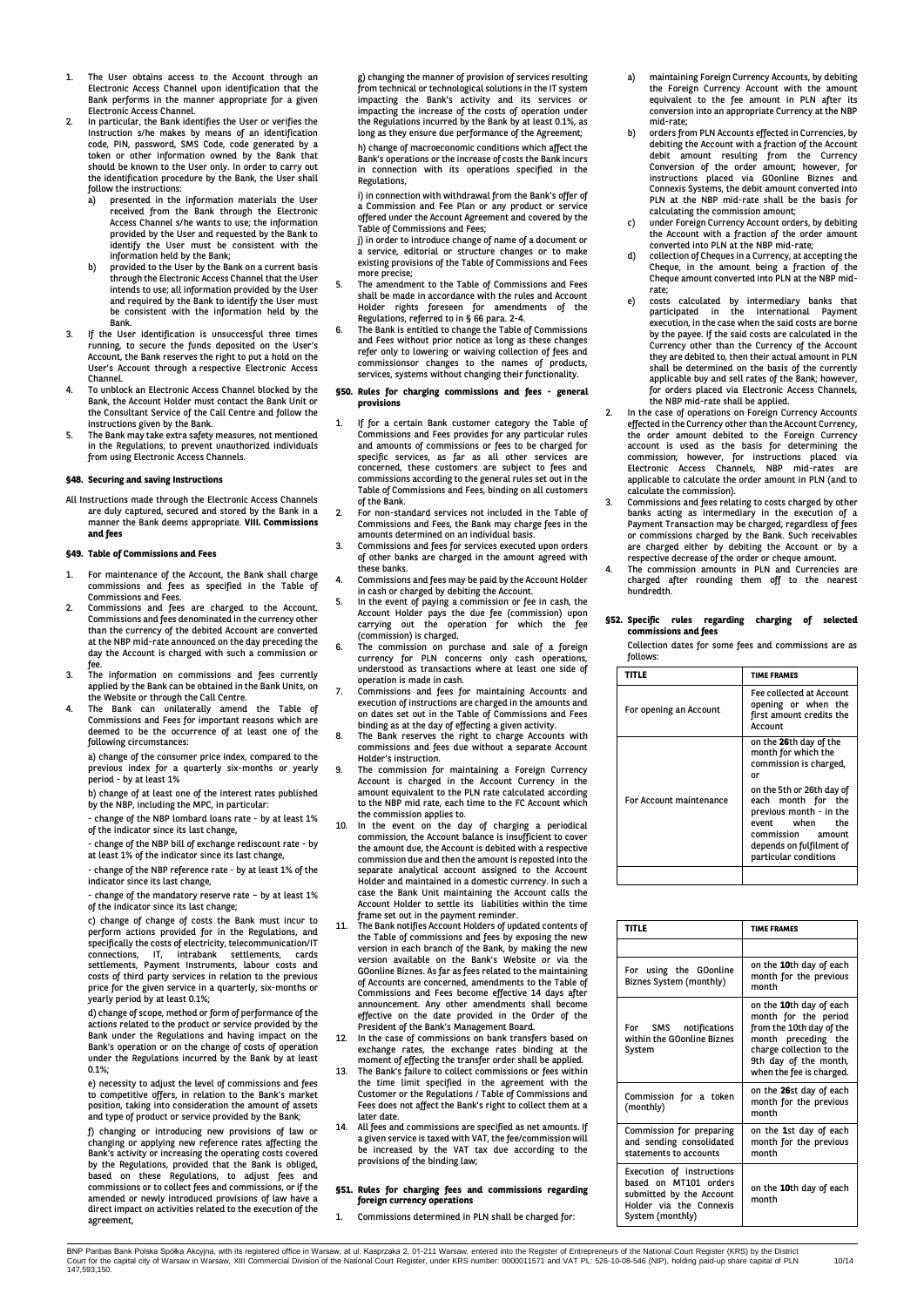| Service of MT940<br>statements for the Account<br>Holder - the Connexis<br>System user (monthly)                       | on the 10th day of each<br>month                         |
|------------------------------------------------------------------------------------------------------------------------|----------------------------------------------------------|
| For the use of the Connexis<br>System                                                                                  | on the 10th day of each<br>month                         |
| Monthly fee<br>for<br>maintaining a high balance<br>in EUR, CHF, DKK, SEK,<br>USD, GBP, HUF, CZK,<br>OK, PLN (monthly) | on the 10 day of each<br>month for the previous<br>month |
| Yearly fee for for<br>maintaining a high balance<br>at the end of the calendar<br>year                                 | on 10 January for the<br>previous year                   |

(\*) If the commission charging day determined in the above-mentioned table falls on a day other than a Business Day, commissions or fees due shall be charged on the Business Day following that day. Other commissions and fees are collected at the moment of effecting an operation which is subject to a commission or fee.

## **IX. Provisions pertaining to Payment Services Suppliers**

## **§53. Obligations of Payment Services Suppliers**

- 1. A Payment Services Supplier shall file with the Bank documents confirming their authorization as soon as they are entered into the register of payment services suppliers or receive notification authorizing to operate in Poland as a Payment Services Supplier.
- 2. A Payment Services Supplier, in provision of payment services or services of issuing and redemption of electronic money to their customers, may only use those services of the Bank that have been made available to them for that purpose. The Bank ensures impedimentfree and effective use of its services made available to the
- Payment Services Suppliers for that purpose. 3. The Payment Services Suppliers shall, for the whole period of cooperation with the Bank:
	- a) operate in compliance with the law, including strict observance of the Act on Anti-Money Laundering and Counter-Terrorism Financing of 1 March 2018 in the scope in which it relates to the obliged entities (with particular emphasis on Article 118 thereof), Act on Payment Services, Regulation (EU) 2015/847 of the European Parliament and of the Council of 20 May 2015 on information accompanying transfers of funds; b) provide the Bank immediately, at its request, with any
		- necessary information on: (i) its performance of its duties related to counteracting money laundering and terrorism
		- financing,
		- (ii) its observance of sanctions and embargoes,
		- (iii) immediate ordering party and the ultimate beneficiary of each transaction realized via the Bank,
		- (iv) transactions which seemed suspicious to the Bank, the authorized bodies or other participants of the payment market. Such doubts may in particular relate to counteracting money laundering and terrorism financing and observance of sanctions and embargoes,
	- c) not make the accounts opened with the Bank available to third parties,
	- In order to make it possible for the Bank to correctly recognize the money laundering and terrorism financing risk referred to in Article 33, para. 4 of the Act on Anti-Money Laundering and Counter-Terrorism Financing dated 01 March 2018 as well to apply the financial security measures referred to in Article 34 para. 1 thereof, the Payment Service Provider shall immediately inform the Bank:
	- a) of the authorizations to operate as Payment Service Provider in Poland and any changes or loss to these
	- authorisations, b) of public registers in which those authorisations and changes are disclosed, c) truly and completely of its status, condition,
	- intentions and operation in Poland, in particular by answering the Bank's questions included in a relevant survey,
	- d) of any Account used by the Payment Service Provider in order to provide payment services,
	- e) of public warning issued by authorised bodies in respect to the Payment Service Provider,
	- f) of incidents (events) of breach by the Payment Service Provider:
		- (i) of the provisions of the Act on Anti-Money Laundering and Counter-Terrorism Financing of 01 March 2018,
		- (ii) of the provisions of this Act, including failure to comply with the recommendations and

communications of the General Inspector of Financial Information (GIIF)...

- (iii) of the provisions regarding counteracting money laundering and terrorism financing of other EU member states,
- g) of important facts and risks that may impact performance of of the Account Agreement other than specified in items a-f.
- 5. The Bank maintains Currency Accounts for Payment Service Providers in selected Currencies only.

# **§54. Material reasons for termination of an Account Agreement for a Payment Service Provider**

- 1. The Bank has the right to unilaterally terminate an Account Agreement for a Payment Service Provider without notice if the Payment Service Provider: a) loses authorization to provide payment services in
	- Poland, b) without consent of the Bank, performs payment
	- services operations, the nature of which was not agreed on with the Bank,
	- c) without consent of the Bank, uses the Bank's services to provide services, the nature of which was not agreed on with the Bank, and which is against the Bank's policy, in particular in relation to the money laundering and terrorism financing risk,
	- d) does not inform the Bank of its authorizations to provide payment services, loss or change of scope of such authorizations.
- 2. Taking into consideration the special nature of the operation and related responsibility both on the Payment Service Provider and the Bank, in the event of incidents or situations:
	- a) described in para. 16 item 4, sub-item b) or para. 20 item 1, sub-item f), 20 item 1, sub-item g) (i) or (ii) or para. 69 item 1, sub-item  $j$ ) -  $l$ ), q or r)
	- of the Regulations, b) when Account Holder is placed on the public warning list of dishonest entrepreneurs kept by<br>the PFSA or a similar list kept by a relevant the PFSA or a similar list kept by a relevant supervisory body of another EEA country, c) when the Account Holder's actions suggest that
	- they fail to comply with the special restrictive measures referred to in Article 118 of the Act on Anti-Money Laundering and Counter-Terrorist Financing of 1 March 2018, in particular that they fail to comply with the international sanctions recommendations and communications of the GIIF,
	- d) when the Account Holder uses the PSP Account in breach of the Account Agreement.

The Bank - in the face of the high risk of money laundering and terrorism financing - is entitled to terminate the Payment Service Provider' Account Agreement without notice.

## **X. Final provisions**

#### **§55. Account Statements**

- The Account Statements are forwarded at dates and in the manner agreed on in the Account Agreement or in a written Instruction of the Account Holder-, accepted by the Bank. The Account Holder can choose in particular the statements prepared on:<br>a) a daily basis, on even
	- a) a daily basis, on every Business Day for the preceding Business Day, or b) a weekly basis, on the Business Day chosen by the
	- Bank for the preceding calendar week.
- 2. If the Account Holder has not chosen any type of account statements and the manner in which the Account Holder wishes to receive them, monthly statements required under the Civil Code are sent by the Bank free of charge.
- 3. Upon the Account Holder's request, the Bank Unit maintaining the Account makes copies of statements for this Account for a fee determined in the Table of Commissions and Fees.

#### **§56. Change in Account Holder's Personal Data**

The Account Holder shall notify the Bank of any changes of data which the Account Holder provided to the Bank upon concluding the Account Agreement.

#### **§57. Correspondence with Bank**

- 1. The Account Holder shall inform the Bank in writing or with an Electronic Signature about any change in its registered office or mailing address by providing current documents with changed data to the Bank.
- 2. Any communication sent by the Bank to the Account Holder by post or courier to the last mailing or permanent address specified – if the Account Holder provided no mailing address - shall be deemed duly served.
- 3. Communication can be sent by the Bank to the Account Holder's email address.

## **§58. Authorisation, hold put on the Account**

1. The Bank shall charge the Accounts maintained by the Bank in favour of the Account Holder (except for the escrow Account, the Trust Account and term deposit accounts), with funds necessary to satisfy the due receivables of the Bank towards the Account Holder, without the need for an additional Instruction to be submitted by the Account Holder and shall make a contractual deduction (without the need for an additional declaration of intent) of any of its due receivables towards the Account Holder under the Account (except for the escrow Account or the Trust Account and term deposit accounts). The Bank shall immediately notify the Account Holder about such an offset made. The Bank will inform the Account Holder of the amount charged by displaying it in the Account statement.

If the Bank's receivable under the deduction is expressed in a different currency than the account currency, the Bank shall make the conversion pursuant to the provisions of §18 accordingly,

2. The Bank has the right to put a hold on funds on the Account (except for the Escrow Account or Trust Account) whenever an event of default occurs under an agreement based on which the Bank has granted financing to the<br>Account Holder or a third party, if the Account Holder is<br>obliged to repay such financing (as a surety or for<br>another reason), provided that occurrence of such event<br>of agreement. The period for which the account remains blocked cannot exceed the period during which the event of default continues to exist. The account may be blocked up to the current debt due to the Bank under the agreement to which the event of default applies. The Bank shall immediately notify the Account Holder that a hold has been put on or released from his/her account.

#### **§59. Unauthorized debit balance**

- 1. Any Unauthorised Debit Balance must be immediately repaid by the Account Holder.
- 2. The Bank is entitled to accrue interest on any Unauthorized Debit Balance, in the amount of Maximum Default Interest, for the period starting from the day the debit balance arose until the day preceding its repayment.
- 3. Maximum Default Interest accrued on the Unauthorized Debit Balance amounts may be charged by the Bank to any Account held by the Account Holder, without having to obtain a separate Instruction of the Account Holder.

#### **§60. Limitation of the Bank's liability**

- 1. The Bank shall not be held liable for effects of disclosing, via Electronic Access Channels, the information subject to bank secrecy to the person identified by the Bank as the User in connection with providing correct information necessary to make such an identification or Payment Transaction authorization or to conclude a Insaction, in particular the password, the PIN number,
- an SMS Code, the private key or a token-generated code. 2. The Bank shall not be held liable for damage caused by making an Instruction with an incorrect account number.
- 3. The Bank shall not be held liable for any damage resulting from the circumstances beyond the Bank's control, i.e.:<br>a) the Ba
	- the Bank's justified actions in order to apply the generally binding law provisions or decisions, opinions, rulings or interpretations by public bodies, including supervisory authorities and courts,
	- b) the Bank's application of financial security measures defined in the Account Agreement or anti-
- money laundering and financing of terrorism laws. 4. In no situation shall the Bank be liable for any lost opportunity.
- 5. In the event of a delay in payment by the Bank at the fault of the Bank, the maximum limit of the Bank's liability in the amount of statutory interest for the payment amount for the period of delay.

#### **§61. Liability for unauthorized Payment Transactions**

- In the event of occurrence of Payment Transactions which have not been authorized by the User, the Bank shall be obliged immediately, but not later than by the end of the Business Day following the day on which the unauthorized Payment Transaction is found to have occurred or the day of receiving the relevant notification made by the Account Holder under the terms specified in the Regulations, to restore the debited Account to the state as it would have been had the unauthorized Payment Transaction not taken place, subject to the provisions below.
- 2. The Account Holder is responsible for Payment Transactions which have not been authorized by the User in full, if the given Payment Transaction is a result of:<br>a) using the device, serving the User to use Electro
- a) using the device, serving the User to use Electronic Access Channels, lost by or stolen from the User, or b) misappropriation of the device by means of which
- the User uses the Electronic Access Channel. 3. The Account Holder is liable for unauthorized Payment
- Transactions in full amount if the User has led to them intentionally, or as a result of an intentional or resulting from a failure to exercise due diligence breach of at least one of the safety obligations set forth in the Regulations,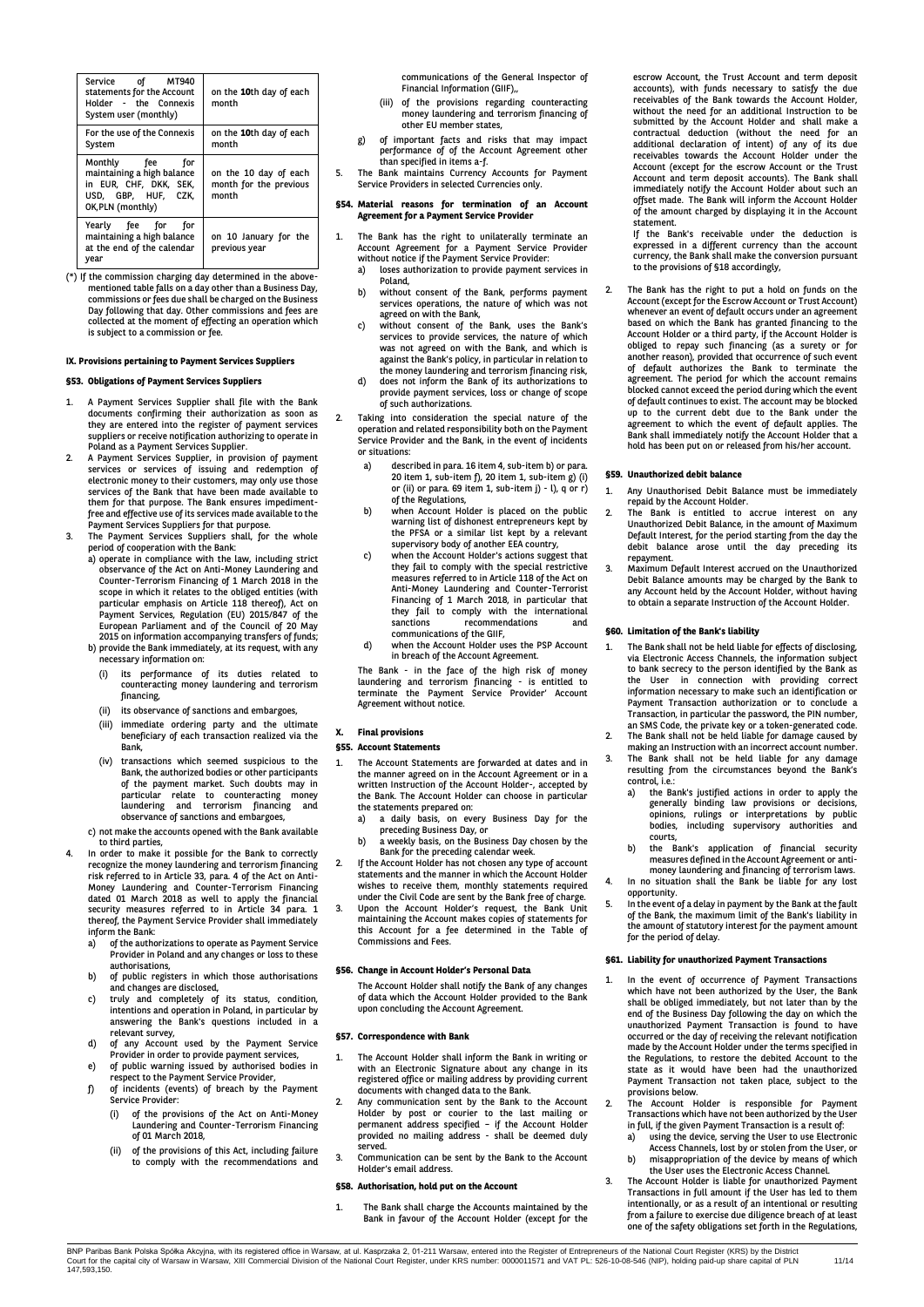including (i) the use of the device with which the user is using the Electronic Access Channel contrary to the Agreement, (ii) failure to immediately notify the Bank or an entity indicated by the Bank of any loss, theft, misappropriation or unauthorized use of this device or unauthorized access to this device, (iii) failure to take necessary measures to prevent violation of individual security features of this device, in particular of storage of<br>the device with due diligence and preventing<br>unauthorized persons from access to it, or (iv) failure to<br>verify, using the GOonline Biznes System, whether he/she has logged on to the Bank's website or whether the SMS code is intended to approve the action he/she plans to take.

- 4. After submitting, pursuant to §45 para. 6 of the Regulations, a notification of occurrence or suspicion of occurrence of a situation putting the security of the Electronic Access Channel at risk, the Account Holder is not held liable for unauthorised Payment Transactions, unless they resulted from the User's deliberate action. If the Bank fails to ensure a possibility of making a notification, the Account Holder shall not be held responsible for unauthorised Payment Transactions, unless they resulted from the User's deliberate action.
- 5. The Bank shall not return the amount of an unauthorized Payment Transaction to the Account Holder if it has reasonable and duly documented grounds to suspect fraud and shall inform in writing the law enforcement authorities about it.
- 6. Rules of refund of the unauthorized Transaction amount shall apply also to Transactions initiated through a Third Party Provider.

#### **§62. Notification of the Bank on irregularities in Payment Transactions, Payment Transaction Complaints**

- 1. The Account Holder shall immediately notify the Bank about any identified unauthorised, non-performed or improperly performed Payment Transactions, in the following forms: verbally, in writing, in person, by a proxy, by phone or via email or in each Bank Unit. 2. If the Account Holder fails to make such a notification
- regarding unauthorised, non-performed or improperly performed Payment Transactions within three (3) months from the date of debiting the Account, or from the date on which the transaction was to be executed - the Account Holder's claims against the Bank for unauthorised, non-performed and improperly performed Payment Transactions shall expire.
- 3. In order to make complaint processing more efficient, complaints shall include all the information that might help process them, likewise copies of the documents which refer to an action being the subject of the complaint and shall specify the grounds for complaint filing.
- 4. At the Bank's request, the Account Holder shall provide any additional information or documents if, in the Bank's opinion, such information or documents are essential to

process a complaint. 5. Complaints concerning Payment Transactions and provision of other services regulated by the Payment Services Act shall be processed by the Bank and replied to immediately, no later than within 15 Business Days from the date of receipt of the complaint. To observe the<br>time limit it is sufficient to send the reply before the time<br>limit expiry. In particularly complex cases that prevent<br>the Bank from resolving the complaint within Holder, the Bank explains the reasons for the delay, specifies the circumstances that need clarification and sets a time scale for solving the complaint that cannot exceed 35 Business Days of the complaint receipt. To observe the time limit it is sufficient to send the reply before the time limit expiry, and for replies given in writing, sending the letter in a post office of a designated service provider, i.e., the provider obliged to provide universal postal services.

## **§63. Other Complaints**

- 1. With respect to matters other than those defined in Article 59, the Account Holder may lodge complaints (reservations) in the Bank concerning services provided by the Bank. Complaints shall be lodged immediately after the occurrence of circumstances which raise doubts of the Account Holder, which will facilitate and accelerate a fair consideration of the complaint. In the event of an Account Holder who is a natural person, rules defined in para. 2-4 shall apply.
- 2. Complaints may be lodged (i) in writing in person in the Bank's branches or registered office, or by mail sent to the address of the Bank's branch or registered office, (ii) orally – by telephone at the call centre number +48 22 566 99 99 (a call charge according to operator's price list), or in person to be minuted in the Bank's branch or registered office, and (iii) by electronic means - through electronic banking systems or using a complaint form at the Website. Full contact details of the Bank's branches and registered office are provided at the Website and in the Bank's branches.
- 3. When the Account Holder's has lodged a complaint, the Bank considers the complaint and provides a reply to the Account Holder in paper or using another read-only data

carrier, whereas providing the reply by email requires the Account Holder's request.

The complaint is considered by the Bank and the reply is provided immediately, no later than within 30 days of the date of the complaint receipt. In particularly complex cases that prevent the Bank from resolving the complaint within the above time frames, in the information delivered to the Account Holder, the Bank explains the reasons for the delay, specifies the circumstances that need clarification and sets a time scale for solving the complaint that cannot exceed 60 days of the complaint receipt, if the Account Holders are natural persons.

4. The Bank's complaints procedure does not exclude the Account Holder's claims arising from the law provisions applicable to the Agreement. The Account Holder may also apply for considering the case to the Financial Ombudsman, pursuant to the Complaint Act.

#### **§64. Assignment and pledge of receivables**

Receivables arising from the Account Agreement shall not be assigned to any third party without the prior consent in writing or with an Electronic Signature of the other party.

#### **§65. Representations and requests**

- Declarations of will or knowledge submitted by the Parties in scope of execution of the Account Agreement, shall be delivered in writing or with an Electronic Signature, unless the Account Agreement specifies otherwise.
- The Account Holder who makes a statement using an Electronic Signature shall not make available their data or data of devices for affixing the Electronic Signature to third parties (including access data for email or a mobile phone) and shall properly secure such access in order to avoid the possibility of third parties signing the document.

## **XI Conditions for amending the Regulations**

#### **§66. Amendments to the Regulations**

- 1. The Bank may unilaterally amend the Regulations exclusively for significant reasons, including:
	- a) introduction of new or amendments to the applicable law provisions, or issuance by authorized state bodies of recommendations or interpretations, as well as a specific administrative decision on the manner of these law provisions application - to the extent to which the Bank is obligated to implement or apply such provisions in order to duly perform the Account Agreement,
	- b) changes in the Bank's products and services related to technical and IT progress, which increase security or facilitate the Account Holder to use the services and products of the Bank, provided that this ensures due performance of the Account Agreement, and makes it necessary to adjust the provisions of the Regulations,
	- c) change of the functionality of banking services or products offered by the Bank resulting from changes of the Bank's IT infrastructure,
	- d) improving the clarity of rules and deadlines for setting the FX rates or changing the frequency of setting the FX rates or indicating a source, independent from the Bank and publicly accessible, which is the basis for the FX rates set by the Bank. e) new functional, organizational or technical
	- solutions introduced by the Bank,
	- f) introduction of new banking products or modiffication of functioning of the existing products by the Bank, including in the scope resulting from change or introduction of new reference indicators
	- g) enhancements of the Bank's information system the Bank uses to provide services specified in the Regulations,
	- h) changes in the scope, manner or form of the Bank's performance of activities covered by the .<br>Pegulations
	- i) withdrawal from the Bank's offer of a product or service under the Agreement and covered by the Regulations,
	- j) in order to introduce change of name of a document or a service, editorial or structure changes or to make existing provisions of the Table of
- Commissions and Fees more precise. 2. Subject to provisions of §49 item 6, the Bank shall inform the Account Holder of a planned amendment to the Regulations, electronically or in writing, not later than 14 days before the proposed effective date of the amendment.
- Within 14 days of receipt of a notification about amendments to the Regulations, the Account Holder may submit a written statement that they do not accept the amendments without paying any fees on that account, which results in termination of the Account Agreement upon one-month notice, otherwise the amendments shall be deemed accepted by the Account Holder and become
- effective. 4. The termination of the Account Agreement in the manner referred to in item 3 shall have no impact on the Transactions concluded prior to the termination of the

Account Agreement and all provisions of the Account Agreement, including the provisions of the Regulations and the Table of Commissions and Fees shall remain in force with respect to such Transactions, until their complete execution.

#### **XII. Amendment, termination and expiry of the Account Agreement**

#### **§67. Form of amendments to Account Agreement**

Any amendments to the Account Agreement must be made in writing or with an Electronic Signature, otherwise they are null and void, unless the Account Agreement specifies otherwise.

#### **§68. Account Agreement Termination by Account Holder**

- 1. The Account Holder may terminate the Account Agreement at any time upon one-month notice, whereas in the event the Account Holder has unsettled Transactions or Term Deposits, the Account Agreement shall expire, respectively, upon the Settlement Date of the last Transaction / upon maturity of the last Term Deposit (during the notice period, a revolving Term Deposit shall not be rolled over for subsequent periods).
- 2. termination of the Account Agreement may also include termination of Term Deposits concluded, which means early termination of all Term Deposits concluded for a period longer than the notice period of the Account Agreement. In such a case provisions of the regulations that govern breaking a Term Deposit shall apply.
- 3. A notice of the Account Agreement termination addressed to the Bank shall be made in writing or with an Electronic Signature, otherwise it shall be deemed null and void.
- 4. Upon termination or expiry of the Account Agreement, the Bank puts the funds deposited on the Account at the Account Holder's disposal. The funds shall bear no further interest.
- 5. In the event of termination of the Agreement, the Account Holder shall:<br>a) pay du
	- a) pay dues to the Bank, including all fees and commissions due to the Bank until the expiry of the Account Agreement, under pain of starting execution proceedings;
	- b) in the event of a positive balance on the last VAT Account and of closing of the Account for which the last VAT Account is maintained, make an Instruction to credit the funds to the Account Holder's VAT account with a different bank.
	- c) shall dispose of the funds on the Account at the latest by the expiry date of the Account Agreement.

## **§69. Account Agreement Termination by Bank**

- 1. The Bank may terminate the Account Agreement upon one-month notice for important reasons, i.e. when:
	- a) the Account Holder failed to provide the Bank with required information, provided the Bank with false information, failed to provide the Bank with required documents or provided the Bank with documents that are forged or attest to untruth or the Account Holder has misled the Bank in any other manner when concluding or performing the
	- Account Agreement b) the Account Holder fails to comply with the provisions of the Regulations or the Account
	- Agreement; c) within 14 days from the date of respective notice, the Account Holder has failed to pay the sum of commissions or fees, charged by the Bank for the
	- Account maintenance;<br>the Account Holder, User, Proxy or any person that<br>is a member of governing bodies of the Account<br>Holder, its shareholder or stakeholder, has<br>committed a crime defined in the provisions of<br>Chapters XXX Commercial Code of Companies and Partnerships) or uses the Account against the law or for illicit purposes;
- e) within uninterrupted period of six (3) months, no transaction is carried out on the Account, except for the interest rate capitalisation or charging fees and commissions due to the Bank;
- f) the Account Holder has ceased to conduct the activity, in connection with which the Bank opened the Account; g) The Account Holder conducts business activity
- without the required permit or illegally;
- h) the Account Holder's conduct disrupts customer services rendered to other Customers, or it jeopardizes or violates the interest of the Bank, of other Customers or the Bank's employees;
- i) the Account Holder, whose Account has been blocked under the Regulations, fails to eliminate the reasons for the Account blocking, within the time frames specified in a written notice or notice with an appended Electronic Signature sent by the Bank to the Account Holder;
- j) There is a justified suspicion of violation by the Account Holder of the law provisions related to anti-money laundering and financing of terrorism,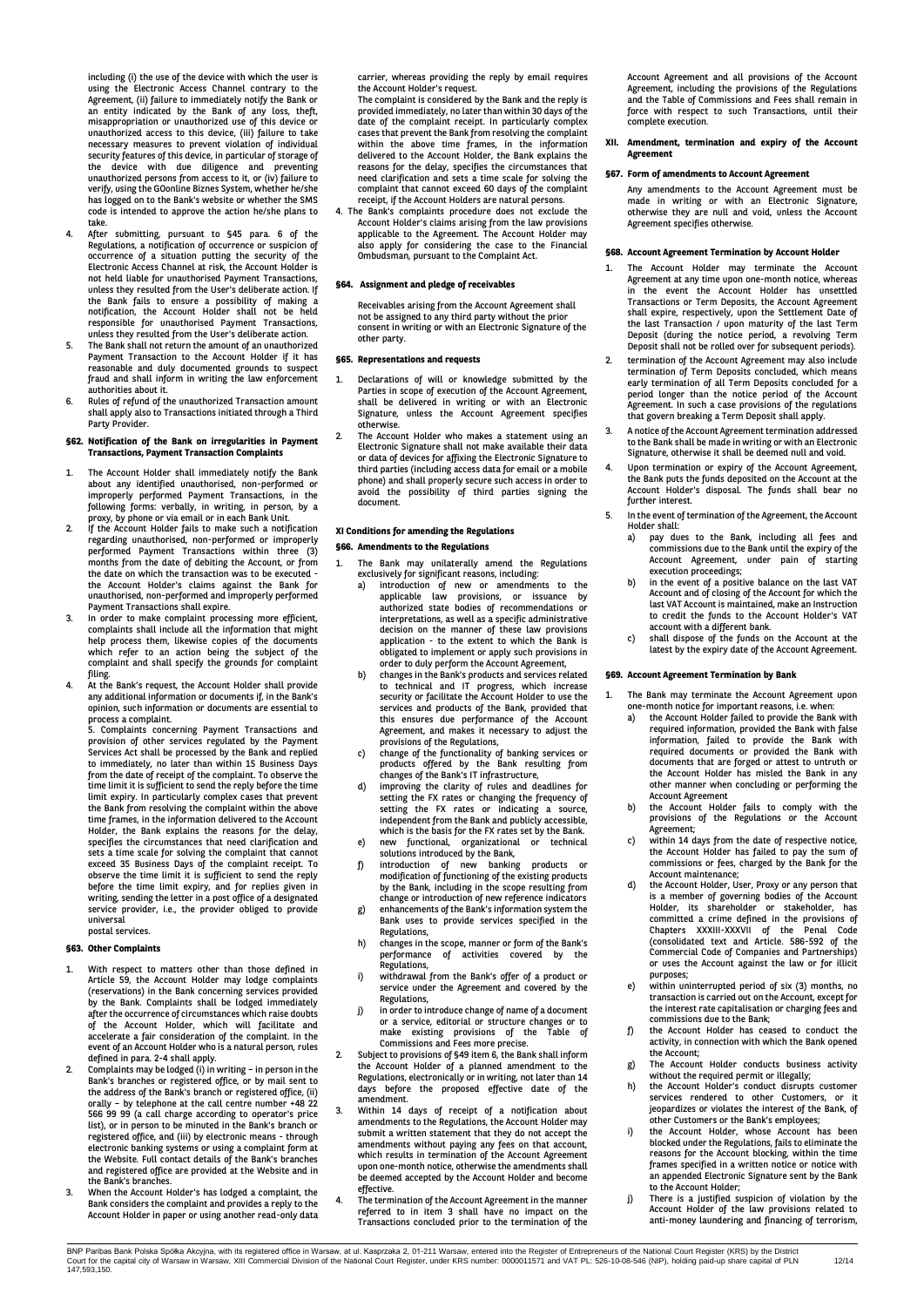or using the Bank's activity to carry out criminal or related activities,

- failure to provide the Bank with any data, information or documents, required under the applied by the Bank financial security measures, stipulated in Article 34 of the Act of 01 March 2018 on Anti-Money Laundering and Counter-Terrorism Financing,
- l) negative assessment of risk within the meaning of Article 33 of the Act of 01 March 2018 on Anti-Money Laundering and Counter-Terrorism Financing,
- m) Withdrawal of a product or service offered under the Agreement from the Bank's offer or unavailability of a product or service in the SME and Corporations Business Line,
- n) amendments to the Bank's business strategy.
- amendments to the applicable law provisions that hinder or impair provision of services under the Account Agreement,
- p) The Bank found out that another issuer of electronic payment instruments recorded the Account Holder as a person who fails to duly perform his/her electronic payment instrument
- agreement, q) The Holder, his/her statutory representative, Attorney or any party to a payment transaction or other transaction made with the use of any Account held by the Holder, including an Escrow Account is an entity on which domestic or international sanctions have been imposed, or embargoes imposed by the European Union, the United Nations Organization and the United States of America (sanctions in the remit of the Department of State or Department of Treasury), r) The Holder, his/her statutory representative or
- Attorney, and parties to the Escrow Account, use a given Account to conduct an activity which in the Bank's justified opinion based on applied financial security measures required by the Law on Anti-Money Laundering and Financing Terrorism - may be used by an entity on which domestic or international sanctions have been imposed, or embargoes imposed by the European Union, the United Nations Organization or the United States of America (sanctions in the remit of the Department of State or Department of Treasury)
- The Bank has the right to terminate the Agreement for all Accounts without a termination notice if there has been no turnover in the previous 12 months in all of the Holder's Accounts, besides interest and fees, and total funds on these Accounts does not exceed PLN 100 and if the above Accounts are not linked to other products that the Account Holder can use under the Agreement or other agreements concluded with the Bank, under which it is necessary to maintain the above Accounts
- 2. For Term Deposit Accounts opened by the Account Holder, the Bank Account Agreement shall expire upon maturity of the last Term Deposit (during the notice period, a revolving Term Deposit shall not be rolled over for subsequent periods).
- 3. In the event of termination of the Agreement by the Bank, the Account Holder shall:

a) pay dues to the Bank, including all fees and commissions due to the Bank until the expiry of the Account Agreement, under pain of starting execution proceedings;

b) in the event:in the event of a positive balance on the last VAT Account and of closing of the Account for which the last VAT Account is maintained, make an Instruction to credit the funds to the Account Holder's VAT account with a different bank.

c) dispose of the funds on the Account at the latest by the expiry date of the Account Agreement.

- 4. Upon the lapse of the Account Agreement notice period,<br>the Bank puts the funds deposited on the Account at the<br>Account Holder's disposal. The funds shall bear no<br>further interest. Transfer of funds is only possible to a account of the Account Holder maintained with that bank.
- If there are any funds left in the VAT Account after the Agreement is terminated, the Bank shall post them to a technical account and pay them to the Account Holder on receipt of the information of the Head of Tax Office referred to in Article 108b. Of the VAT Act.

## **§70. Account Agreement Termination Date**

- 1. The Bank Account Agreement shall be terminated:
	- a) lapse of the notice of termination period,<br>b) on the date referred to in  $\S$  69, item 1, se
	- b) on the date referred to in § 69, item 1, section s) as long as the Bank decided to terminate the Account Agreement
	- c) after the Bank receives reliable information about the death or termination of the Account Holder's legal existence, with effect on the day of that event, with the reservation that in the case of a natural person the Account Agreement is terminated not earlier than one year after the date of the Account

Holder's death and provided that no succession management has been established.

2. If one day before the Account Agreement termination (for any reason), any funds are gathered on the VAT account, the Bank shall maintain only one Account related to the VAT Account until receipt by the Bank of the Information on VAT refund to the Account or until occurrence of another event provided for by the law, as a result of which the balance of funds on the VAT Account shall be zero. In such period the bank shall not effect any Instructions of the Account Holder in respect of the funds gathered on the Account and VAT Account (and shall not credit the Account on account of cash payments and effect incoming transfers), except Instructions arising from receipt of the Information on VAT refund to the Account. In case of termination of the Account Agreement by the Bank, the Bank shall, in the declaration on termination of the Account Agreement, indicate the Account which will be related to the VAT Account.

In case of termination of the Account Agreement in the part concerning the Account to which only one VAT Account relates, the Account Holder shall submit an Instruction to transfer the funds gathered on the VAT Account to another VAT Account. If the Account Holder fails to submit such Instruction within the notice period, the Bank may make a transfer from such VAT Account to a VAT Account he/she indicates.

## **§71. Court Jurisdiction**

If the Account Holder is not a natural person, any disputes that may arise out of the agreements, which the Regulations have become an integral part of, shall be settled by the court having jurisdiction over the venue of the Bank's registered office.

## **XII. Final provisions**

## **§72. Access to personal data**

The Bank hereby informs you that in relation to effecting international cash transfers via the Society for Worldwide Interbank Financial Telecommunication (SWIFT) the personal data may be accessed by the government administration of the United States of America.